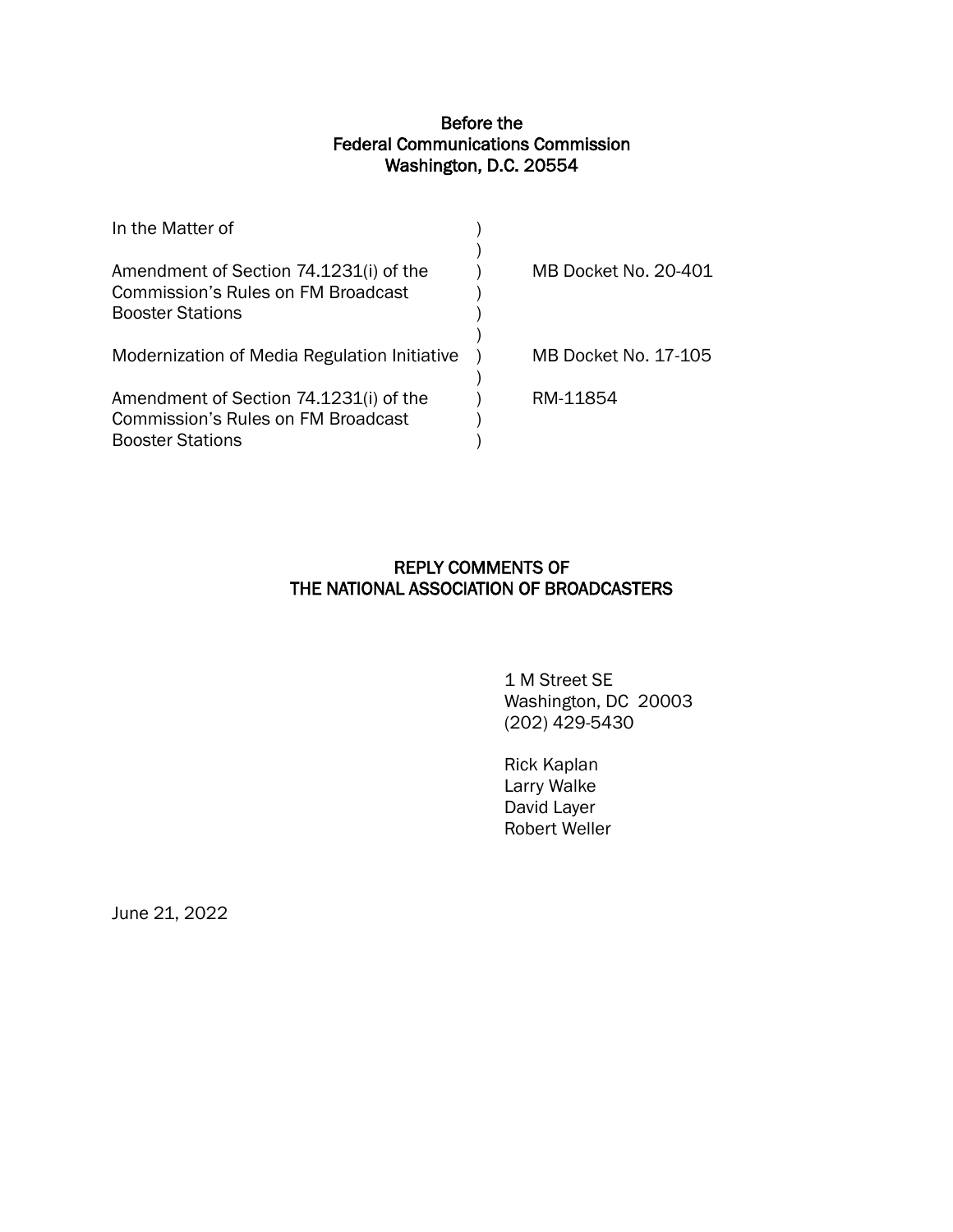# TABLE OF CONTENTS

| $\mathbf{L}$ |                                                                                  |  |
|--------------|----------------------------------------------------------------------------------|--|
| Ш.           | THE SUBSTANTIVE RECORD REGARDING GBS'S REPORTS DEMONSTRATES THAT                 |  |
|              | A. GBS Designed ZoneCasting Testing to Win FCC Approval Instead of Demonstrating |  |
|              | B. The Xperi Field Test Report Identified Significant Issues That Will Result if |  |
|              | C. Additionals Serious Concerns Justify Dismissal of GBS's Proposal  13          |  |
| III.         | COMMENTERS SUPPORTING ZONECASTING PROVIDE NO TECHNICAL ANALYSIS AND FAIL         |  |
| IV.          |                                                                                  |  |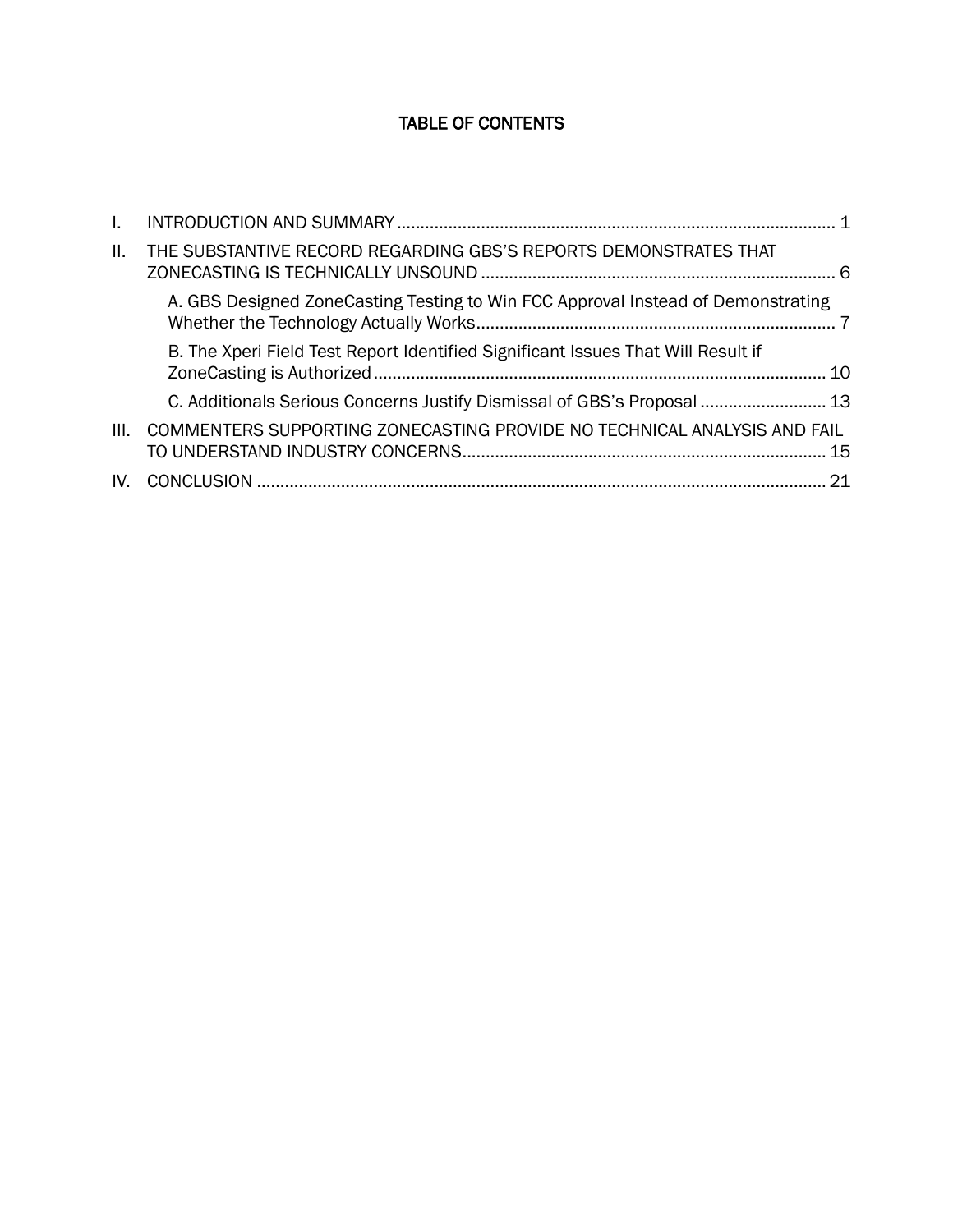## Before the Federal Communications Commission Washington, D.C. 20554

| In the Matter of                                                                                               |                      |
|----------------------------------------------------------------------------------------------------------------|----------------------|
| Amendment of Section 74.1231(i) of the<br><b>Commission's Rules on FM Broadcast</b><br><b>Booster Stations</b> | MB Docket No. 20-401 |
| Modernization of Media Regulation Initiative                                                                   | MB Docket No. 17-105 |
| Amendment of Section 74.1231(i) of the<br>Commission's Rules on FM Broadcast<br><b>Booster Stations</b>        | RM-11854             |

## REPLY COMMENTS OF THE NATIONAL ASSOCIATION OF BROADCASTERS

### <span id="page-2-0"></span>I. INTRODUCTION AND SUMMARY

The National Association of Broadcasters (NAB)<sup>1</sup> has carefully reviewed the recent

comments and technical record regarding GeoBroadcast Solutions LLC's (GBS) proprietary

technology, ZoneCasting,<sup>2</sup> and nothing in the record dissuades us from our previous

conclusion that changing the FCC's rules to allow the origination of distinct, geo-targeted radio

signals within a station's service contour will cause material interference that harms listeners

and threatens FM radio service.<sup>3</sup> Commenters representing the vast majority of commercial

<sup>1</sup> NAB is a nonprofit trade association that advocates on behalf of local radio and television stations and also broadcast networks before Congress, the Federal Communications Commission and other federal agencies, and the courts.

<sup>2</sup> *Media Bureau Seeks Comment on Recent Filings Concerning Use of FM Boosters for Geo-Targeted Content*, Public Notice, DA 22-249 (rel. Apr. 18, 2022); *Amendment of Section 74.1231(i) of the Commission's Rules on FM Broadcast Booster Stations*, Notice of Proposed Rulemaking, 35 FCC Rcd 14213 (2020) (NPRM).

<sup>3</sup> Comments of NAB, MB Docket Nos. 20-401 and 17-105, and RM-11854 (June 6, 2022).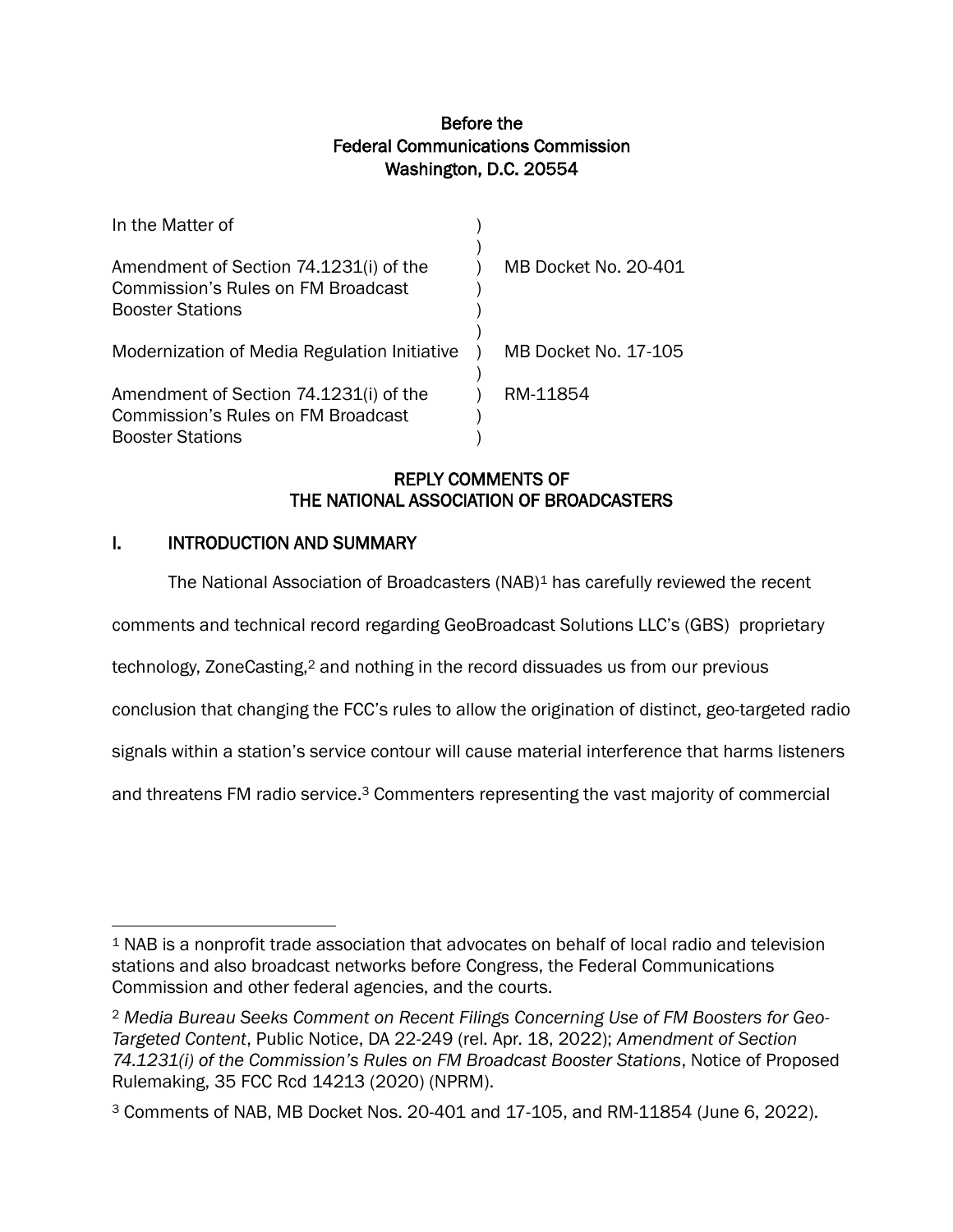FM radio stations,<sup>4</sup> National Public Radio, Inc.,<sup>5</sup> Xperi, the developer of HD Radio<sup>™,6</sup> and Low-Power FM radio stations,<sup>7</sup> all agree that GBS's tests - including the way in which they were designed – show that ZoneCasting will raise unresolvable technical problems that will undermine the public interest.<sup>8</sup>

The broadcasters and others raising concerns about GBS's tests all strongly support

innovation. Indeed, many of them have spent countless hours exploring and investing

considerable sums in new technologies to propel the industry forward in today's crowded

audio marketplace. NAB and other commenters would be first in line to advocate for a

proposal that would help the industry if that proposal had any conceivable promise. 9

Unfortunately, GBS's technology does not meet even that relatively low bar.

The Commission should know that GBS has tried for more than a decade to convince

radio stations to support ZoneCasting concept. During numerous meetings over the years with

NAB and individual broadcast companies,<sup>10</sup> GBS has provided a parade of economic and

<sup>4</sup> NAB Comments at 2; Comments of Audacy, Inc., Beasley Media Group, LLC, Cumulus Media New Holdings Inc., iHeart Communications, Inc., New York Public Radio, and Salem Media Group, Inc. (Joint Broadcasters) at 14-18, MB Docket Nos. 20-401 and 17-105, and RM-11854 (June 6, 2022).

<sup>5</sup> Comments of National Public Radio, Inc. (NPR) at 3-4, MB Docket Nos. 20-401 and 17-105, and RM-11854 (June 6, 2022).

<sup>6</sup> Comments of Xperi Holding Corporation at 2-4, MB Docket Nos. 20-401 and 17-105, and RM-11854 (June 6, 2022).

<sup>7</sup> Comments of REC Networks at 10, MB Docket Nos. 20-401 and 17-105, and RM-11854 (June 6, 2022).

<sup>8</sup> Although some commenters raise additional concerns regarding the potential economic and competitive impacts of ZoneCasting, NAB focuses these comments on the clear shortcomings of GBS's field testing.

<sup>9</sup> We note that some NAB members and some of the Joint Broadcasters' stations use GBS's other product, MaxxCasting, to expand the coverage area of FM signals. However, unlike ZoneCasting, MaxxCasting does not geo-target different programming.

<sup>10</sup> GBS has also tried to end-run station groups' management and technology leaders who are familiar with ZoneCasting's problems by meeting directly with their ad sales teams.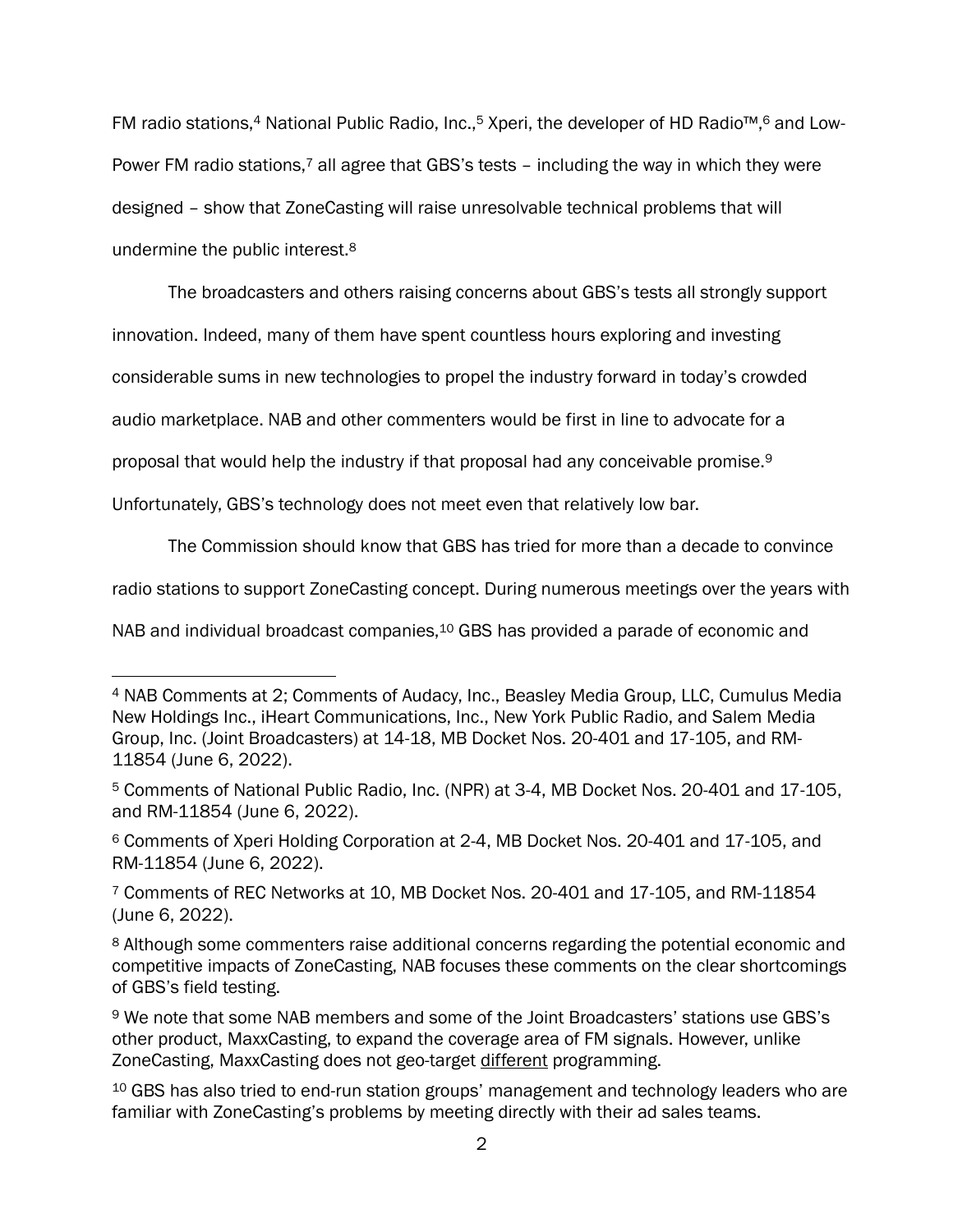technical information supposedly supporting why GBS's proprietary technology would help broadcasters. GBS failed, however, to put forth any compelling case to broadcasters as to why the FCC should upend its longstanding policy concerning boosters. Now, apparently because GBS has been unable to win over the industry it claims to benefit, rather than go back to the drawing board to develop a system that meets industry expectations, it has instead expended considerable resources to urge the FCC to foist ZoneCasting upon the industry. Flipping the old adage on its head, GBS's approach has been, "if you can't join them, beat them."

The record unequivocally shows that ZoneCasting cannot be implemented without materially degrading signal quality. Although the various commenters reach this conclusion from different perspectives,<sup>11</sup> a few incontrovertible truths stand out. First, the ZoneCasting tests do not remotely simulate what stations will actually experience in markets across the country. GBS has only tested ZoneCasting in extremely limited, carefully designed situations calculated to produce only the most favorable results. The testing ignores effects beyond the miniscule area tested, including larger, more realistic zones where interference is predicted between the ZoneCasting system and a station's primary signal.<sup>12</sup> Second, GBS used questionable methodologies to estimate -- but not *measure* -- ZoneCasting's impact on listener impressions of audio quality. The audio analysis tool used by GBS's consultant does

<sup>11</sup> GBS has most recently tested ZoneCasting in San Jose, California with FM Station KSJO(FM), and in Jackson, Mississippi with Station WRBJ-FM. Letter from Gerard J. Waldron, Covington & Burling LLP, to Marlene H. Dortch, Secretary, FCC, MB Docket Nos. 20-401 and 17-105, and RM-11854 (Sept. 17, 2021), attaching Roberson and Associates, LLC, *KSJO(FM) Demonstration System, Geo-Targeted FM/HD Broadcast Technical Report* (KSJO(FM) Cover Letter or KSJO(FM) Test Report); Letter from Gerard J. Waldron, Covington & Burling LLP, to Marlene H. Dortch, Secretary, FCC, MB Docket Nos. 20-401 and 17-105, and RM-11854 (Mar. 30, 2022), attaching Roberson and Associates, LLC, *WRBJ-FM Demonstration System, Geo-Targeted FM/HD Broadcast Technical Report* (WRBJ-FM Cover Letter or WRBJ-FM Test Report).

<sup>12</sup> NAB Comments at 11-14; Joint Broadcasters Comments at 16-18.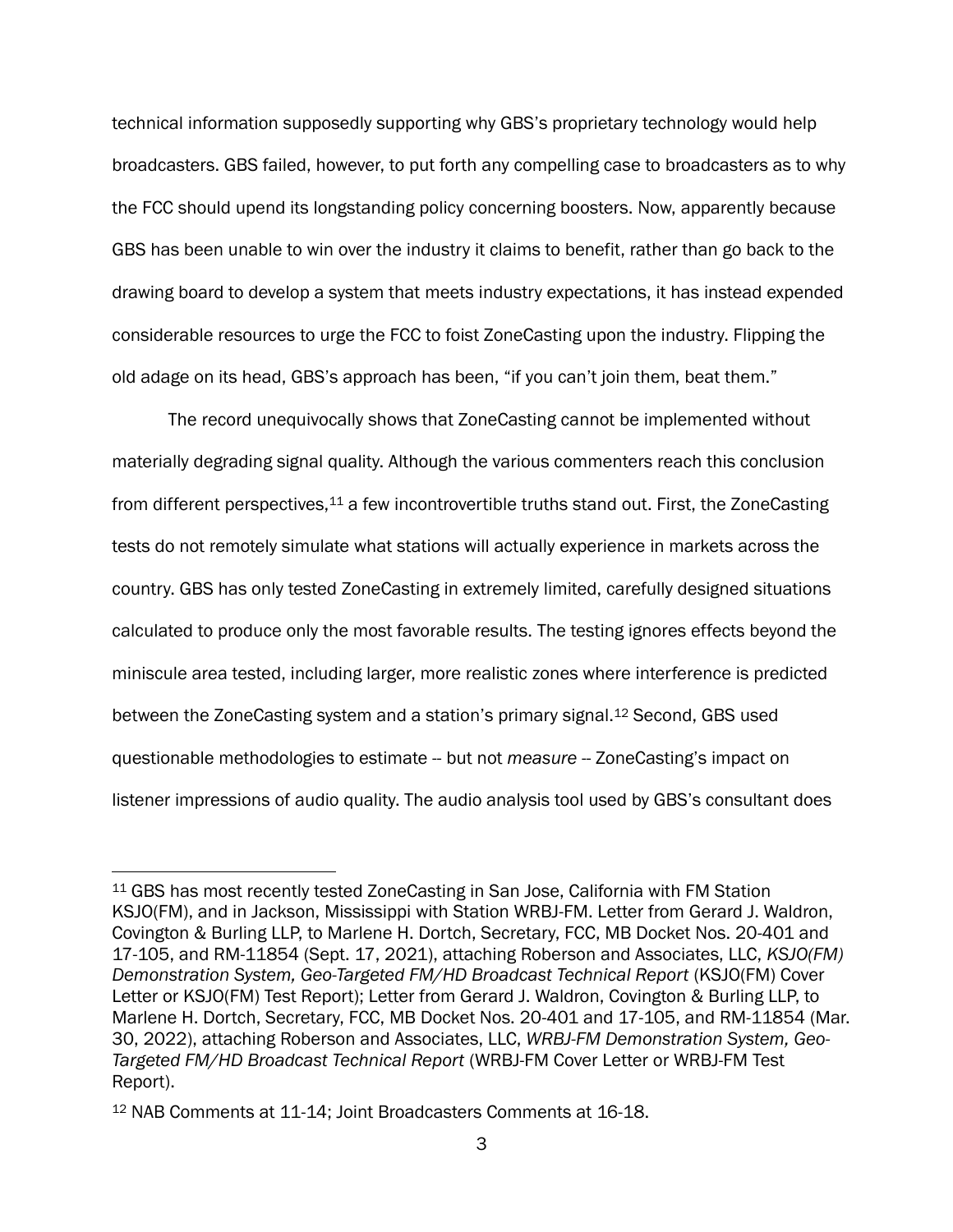not apply to cases like ZoneCasting where the audio interference being analyzed is from two different sources.<sup>13</sup> Third, neither test addresses questions about ZoneCasting's impact on HD Radio,<sup>14</sup> the digital audio broadcasting technology selected by the FCC for the United States, or its incompatibility with digital audio subchannels (HD-2, HD-3, etc.) or the Artist Experience, which transmits graphics to the receiver. Finally, even under GBS's cherry-picked scenarios, the testing revealed that ZoneCasting will cause unacceptable interference for exceedingly long periods of time.<sup>15</sup>

Most importantly, the record is now replete with evidence that ZoneCasting will not work. NAB and NPR jointly engaged the leading technical expert in this arena, John Kean of Cavell, Mertz & Associates, to evaluate GBS's testing reports.<sup>16</sup> In 2013, GBS hired NPR Labs, Mr. Kean's employer at the time, to build a scientific-based subjective evaluation listener study of both simulcast single frequency networks (SFNs) and ZoneCasting.<sup>17</sup> The results of this study showed that ZoneCasting would cause unacceptable interference *that less than*  10% of listeners would tolerate.<sup>18</sup> The vast majority of listeners in these areas, when experiencing the interference caused by ZoneCasting, would either change the channel (or service) or just turn off the radio. It is damning that GBS *never published* this data and has

<sup>13</sup> Joint Broadcasters Comments at 6.

<sup>14</sup> *Id*. at 14-16; Xperi Comments at 4-7; NAB Comments at 19-21.

<sup>15</sup> Joint Broadcasters Comments at 13; NAB Comments at 10.

<sup>16</sup> John Kean, *Analysis of Technical Reports for ZoneCasting at KSJO(FM), San Jose, CA and WRBJ-FM, Brandon, MS* (ZoneCasting Tests Analysis), attached to NAB's comments.

<sup>&</sup>lt;sup>17</sup> Note that the SFN study was directly applicable to another GBS product called MaxxCasting. Only the results of the SFN tests were published. John Kean, NPR Labs, and Ellyn Sheffield, Melinda Hines, Towson University, *Design Parameters for Analog FM Signal Repeaters Based on Listener Testing*, attached as Exhibit C to Reply Comments of GBS, RM-11854 (May 19, 2020) (NPR Labs Study).

<sup>18</sup> In contrast, the NPR Labs testing determined that MaxxCasting, when properly implemented, can improve reception without creating excessive interference.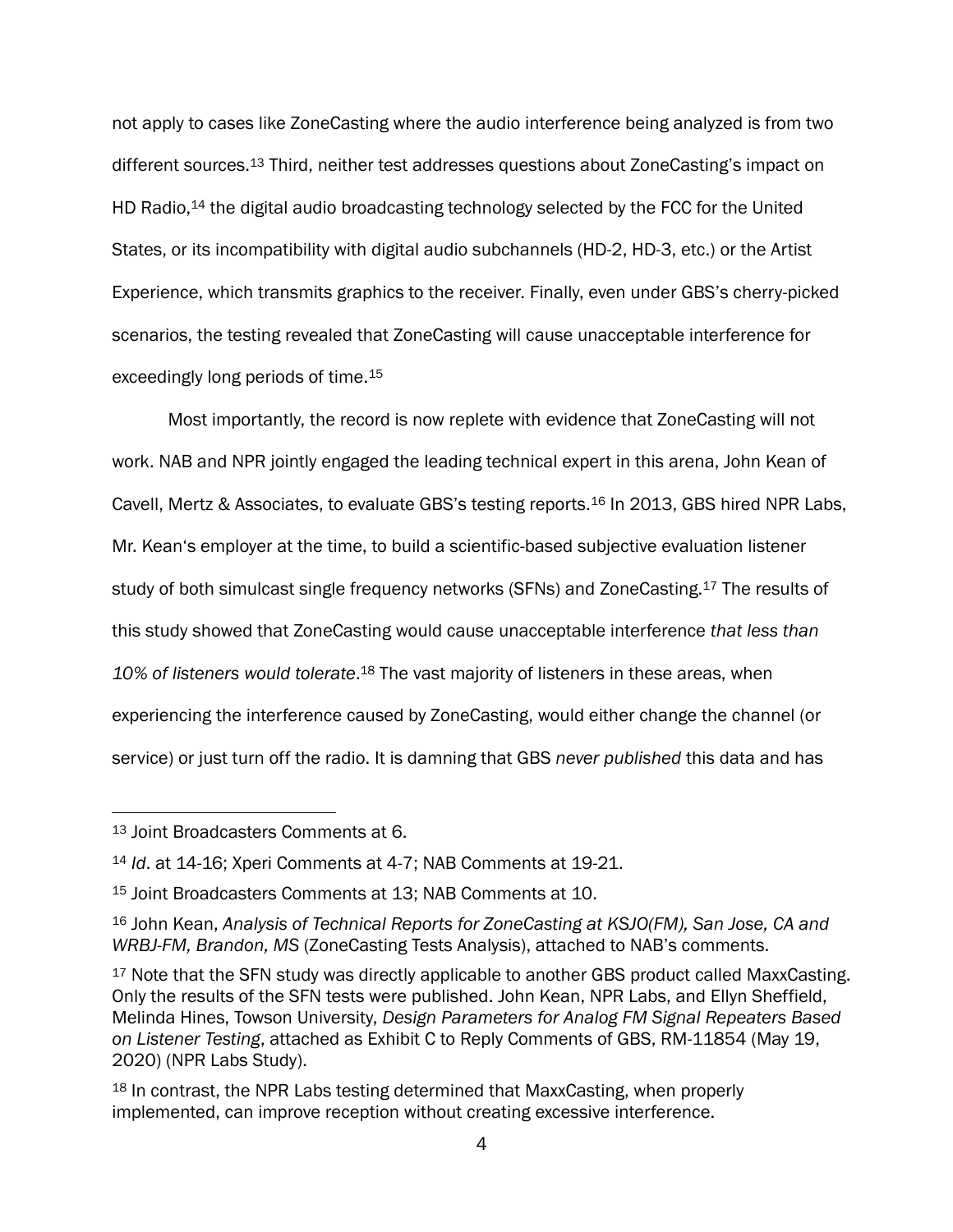carefully avoided mentioning it when referencing the NPR Labs study in FCC filings. These ZoneCasting listening results were divulged publicly for the first time in Mr. Kean's recently submitted study.

The FCC should no longer put any time, effort, and resources into considering ZoneCasting, which neither listeners nor stations want, even if using the system is not strictly mandatory. Interference is interference, listeners will suffer, and all radio stations will lose value, regardless of whether a station chooses to use ZoneCasting.<sup>19</sup> Moreover, stations opting not to deploy ZoneCasting will nevertheless be forced to reduce advertising rates to match the lower rates that stations using ZoneCasting in their market will charge for geotargeted ads.<sup>20</sup> Thus, touting that the proposal is "voluntary" is of no moment.

On the other hand, there is nothing new in the record to bolster GBS's technical claims regarding ZoneCasting. GBS appears to have sponsored a couple of letters from broadcast engineers claiming to have "peer reviewed" GBS's testing reports,<sup>21</sup> both of whom used identical text to describe GBS's tests and their own conclusions, suggesting that they did not carefully and individually review the testing plans, but rather merely signed off on the company's cookie-cutter language. Moreover, none of the supporting technical comments acknowledged GBS's clear testing design failures, <sup>22</sup> such as only conducting tests in the close

<sup>19</sup> Joint Broadcasters Comments at 16-17.

<sup>&</sup>lt;sup>20</sup> Letter from Rick Kaplan, Chief Legal Officer and EVP, NAB, to Marlene H. Dortch, Secretary, FCC, MB Docket Nos. 20-401 and 17-105, and RM-11854, at 2 (June 14, 2022).

<sup>21</sup> Comments of Kevin M. Fitzgerald at 3, MB Docket Nos. 20-401 and 17-105, and RM-11854 (June 6, 2022); Ryan Wilhour, Kessler and Gehman Associates, Inc., *Technical Statement in Support of the Use of FM Boosters for Geo-Targeted Content* at 2 (Wilhour Statement), attached to Comments of Aaron P. Shainis, MB Docket Nos. 20-401 and 17-105, and RM-11854 (June 6, 2022) (Shainis Comments).

<sup>22</sup> Dennis Wallace, Meintel, Sgrignoli, & Wallace, LLC, *Review of Field Testing of FM Booster Origination Technology* (MSW Statement) attached to Comments of the National Association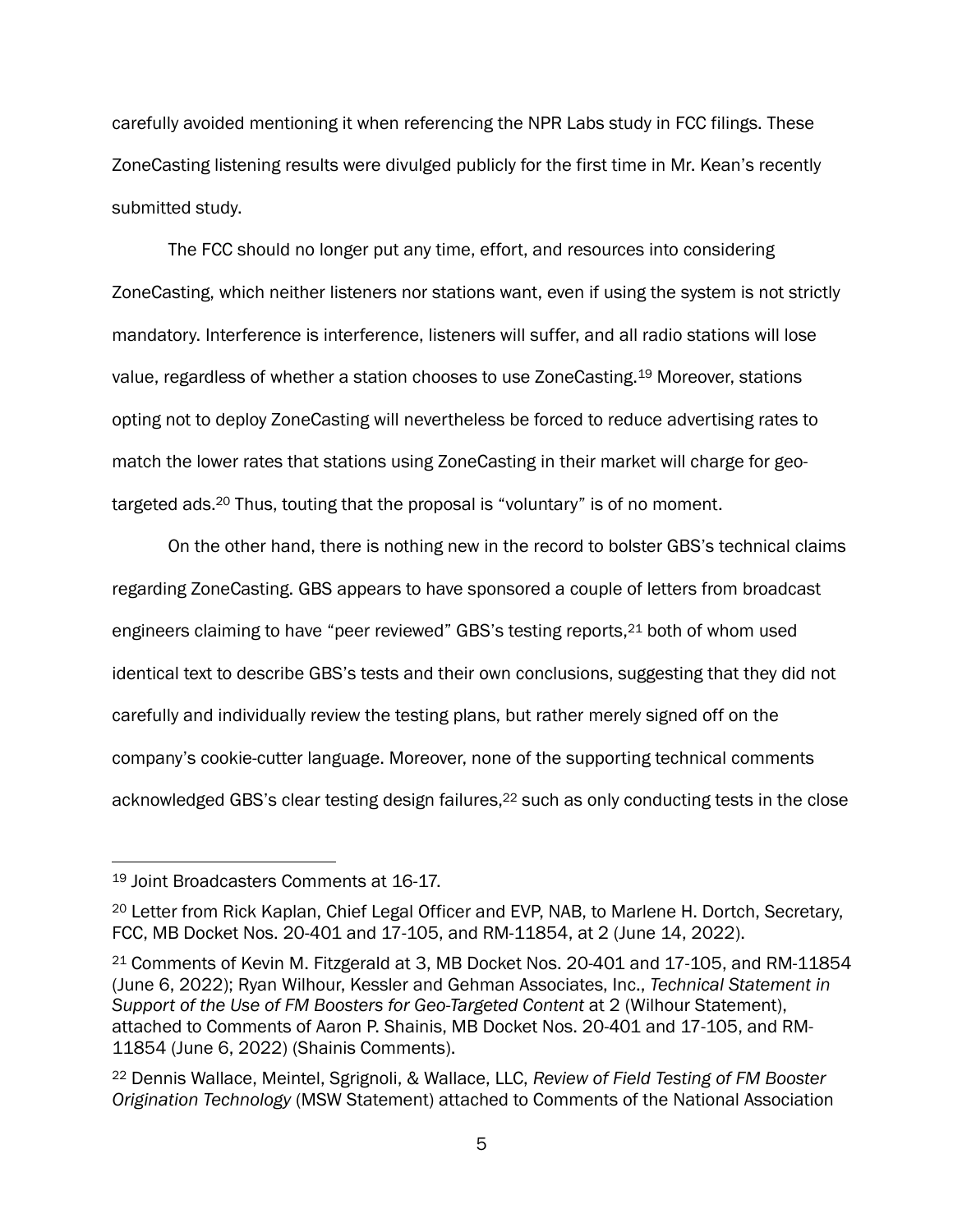vicinity of back-to-back boosters located adjacent to the test roadway (which misleadingly constrains the resulting interference) or failing to recognize the predicted interference in large regions outside the tiny area chosen. Nor do they address the disruption to listeners not travelling on the ideal route for traversing ZoneCasting's interference, the lack of any listener data, or the impact on digital radio, among other issues.

Accordingly, the technical record to date requires dismissing GBS's proposal and terminating this proceeding. At a bare minimum, if the FCC requires GBS to pursue additional testing due to the current massive holes in the record, such testing should be conducted and evaluated by a trusted, independent industry body, such as the National Radio Systems Committee did for digital radio,<sup>23</sup> not only to ensure the completeness and objectivity of the testing, but also to help reduce the time and effort that GBS has forced the FCC and industry to waste on its unwanted proposal.

### II. THE SUBSTANTIVE RECORD REGARDING GBS'S TESTING DEMONSTRATES THAT ZONECASTING IS TECHNICALLY UNSOUND

In the words of Press Communications, LLC, a small family-owned broadcaster in New Jersey, ZoneCasting "creates an existential threat to life and sustainability of the radio broadcasting industry." <sup>24</sup> The record overwhelmingly agrees, for reasons ranging from GBS's insufficient testing to the disruption listeners' access to emergency information that ZoneCasting will cause.

of Black Owned Broadcasters and Multicultural Media, Telecom and Internet Council (NABOB/MMTC), MM Docket Nos. 20-401 and 17-105, and RM-11854 (June 7, 2022). NAB responds to this statement and NABOB/MMTC's comments even though both were apparently late-filed.

<sup>23</sup> Xperi Comments at 7.

<sup>24</sup> Comments of Press Communication LLC at 2-3, MM Docket Nos. 20-401 and 17-105, and RM-11854 (June 1, 2022).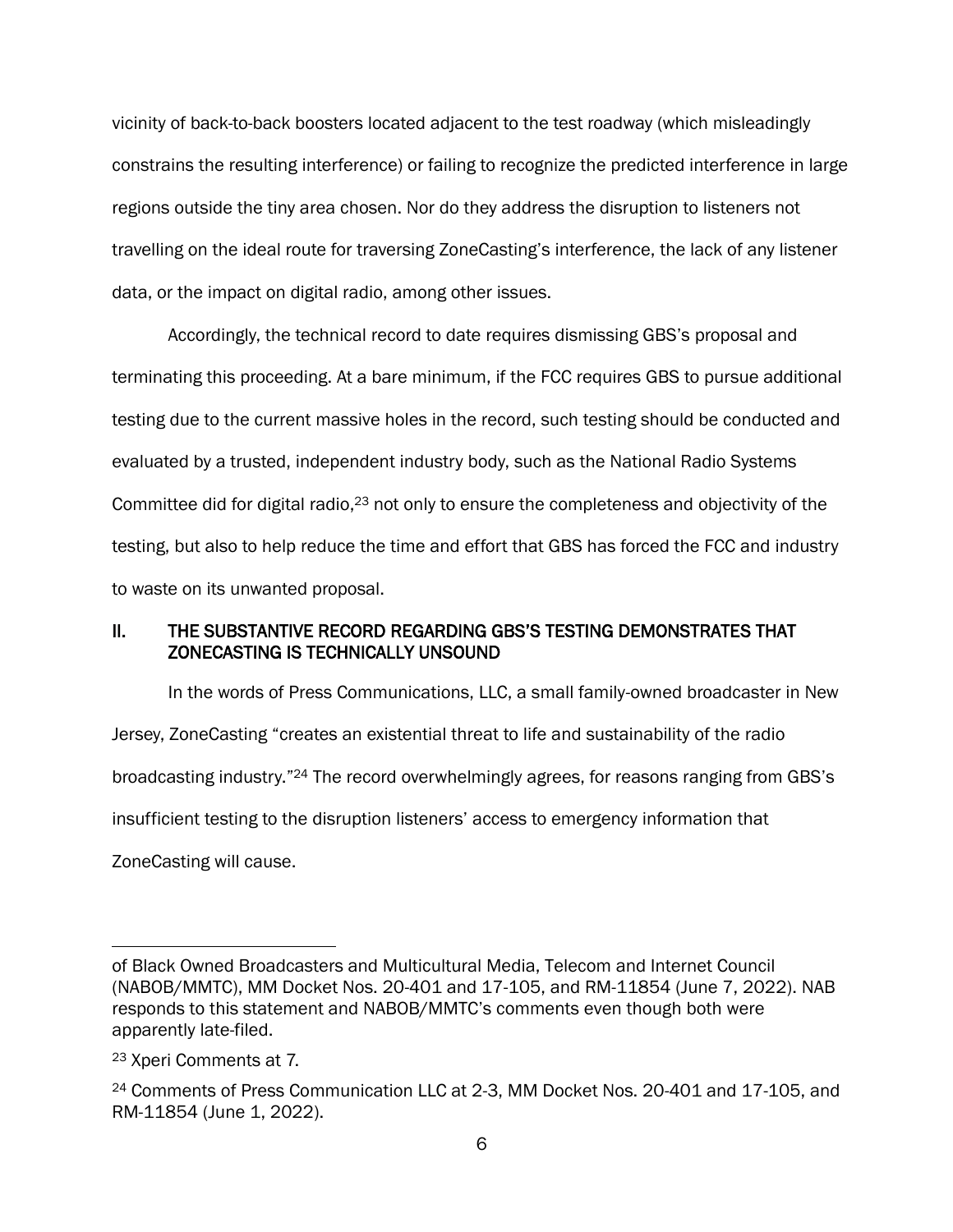### A. GBS Designed ZoneCasting Tests to Win FCC Approval Instead of Demonstrating Whether the Technology Works

The ZoneCasting tests GBS has sponsored to date fall short of industry engineering standards and fails to show that the technology can be implemented without harming the public. As NPR states, GBS has only tested ZoneCasting in "ideal circumstances in an unrealistically small . . . region" that "understated the interference that would have been collected if the testing facilities had been designed to reflect real-world scenarios than minimize interference."<sup>25</sup> ZoneCasting has only been studied using highly directional, back-toback boosters located extremely close to the test roadway, which artificially reduces the scale of interference, and measurements were done only along the closest, most ideal route for traversing this area to artificially reduce the time that interference occurs.<sup>26</sup> GBS ignores ZoneCasting's effects beyond these contrived borders, including large areas where interference is predicted between the ZoneCasting system and a radio station's primary signal, or along longer routes that are tangential or diagonal to the interference area, or to stationary listeners near the borders of these areas.<sup>27</sup>

Moreover, instead of studying ZoneCasting's impact under conditions that actually simulate real-world conditions, GBS "unjustifiably extrapolated" this skewed performance to the entire interference region.<sup>28</sup> Mr. Kean and NAB's technologists are mystified by this breach of normal engineering testing practices. The only explanation is that GBS is trying to

<sup>25</sup> NPR Comments at 3-4.

<sup>26</sup> *Id*; ZoneCasting Tests Analysis at 7-9; Joint Broadcasters Comments at 7-9, 12-13.

<sup>27</sup> ZoneCasting Tests Analysis at 9; Joint Broadcasters Comments at 8.

<sup>28</sup> NPR Comments at 6.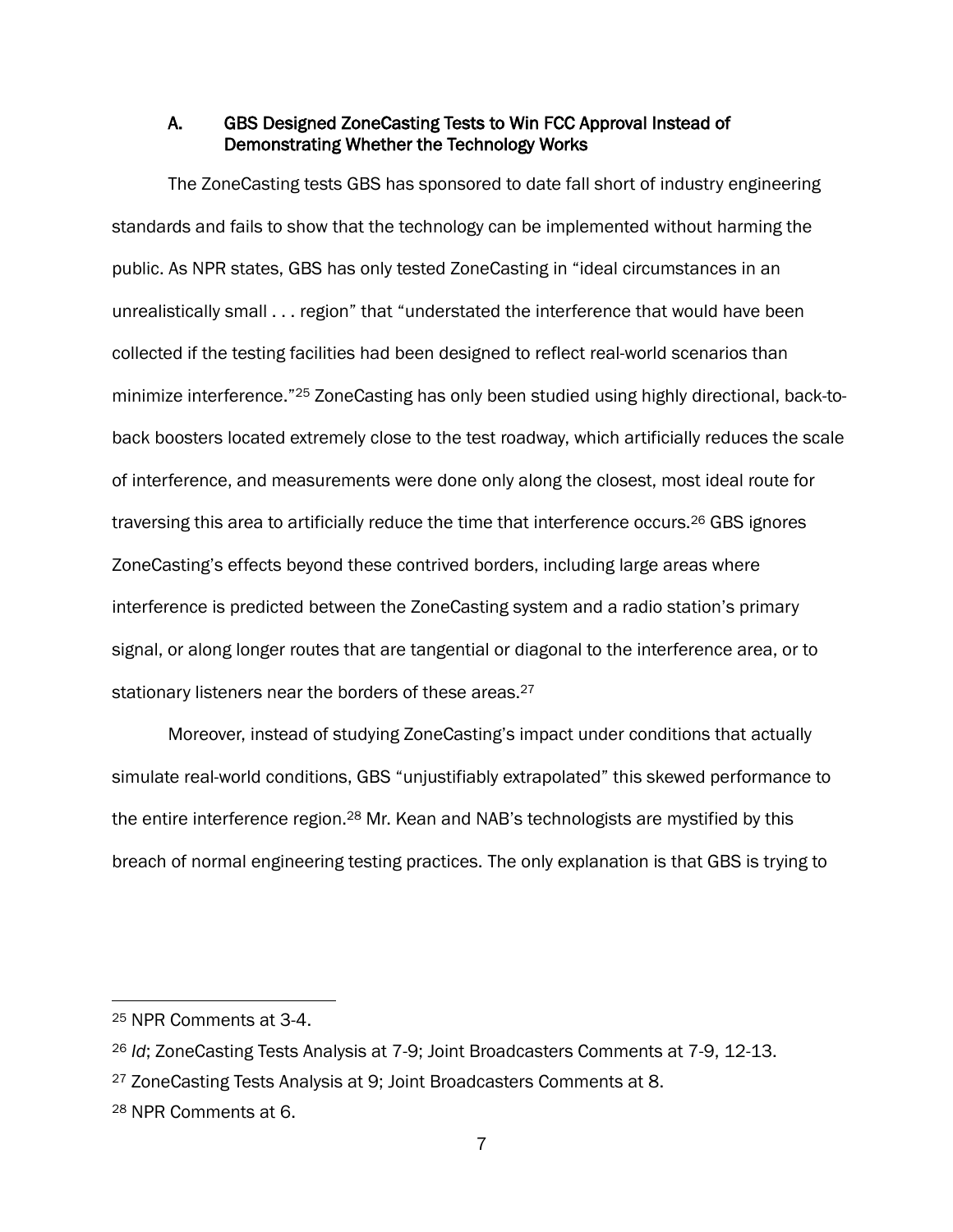pull the wool over the FCC's eyes, or, if ZoneCasting is allowed, use this misleading data to persuade broadcasters to sign up, <sup>29</sup> or perhaps both.

Similarly, instead of conducting any actual listener studies of ZoneCasting's impact on sound quality, as is normal engineering practice, GBS tries to conceal the true interference effects by using hypothetical thresholds and untested methodologies to estimate -- but not *measure* -- the degradation of sound quality. GBS essentially invents a "20% multipath threshold" for determining whether ZoneCasting's effects would be intolerable to listeners. However, a multipath-derived metric is inapplicable to ZoneCasting. The ZoneCasting Tests Analysis explains that the authors of the GBS Test Reports "do not appear to realize that ZoneCasting involves an entirely different version of program audio from the host station's primary signal, which is properly called co-channel interference – not 'multipath.'" 30

Of course, we now know that GBS has previously examined (but did not disclose) ZoneCasting's actual effect on listener tolerance during the NPR Labs and Towson University study. This test, utilizing a scientifically-based subjective evaluation listening study, determined that the audio quality was "poor" in the large swaths of areas of predicted interference that GBS ignores in its two recent field tests.<sup>31</sup> NPR and Towson found that only 9% of listeners would keep listening to the quality of signal provided in these areas during transmission of ZoneCasting content, which Mr. Kean characterizes as "surprisingly critical."<sup>32</sup> It's no wonder that GBS never published these results and has taken pains to selectively reference the portion of the NPR study dealing with a simulcast, single frequency network

<sup>29</sup> *Id*.

<sup>32</sup> *Id*. at 4.

<sup>30</sup> ZoneCasting Tests Analysis at 18.

<sup>31</sup> *Id*. at 14-15.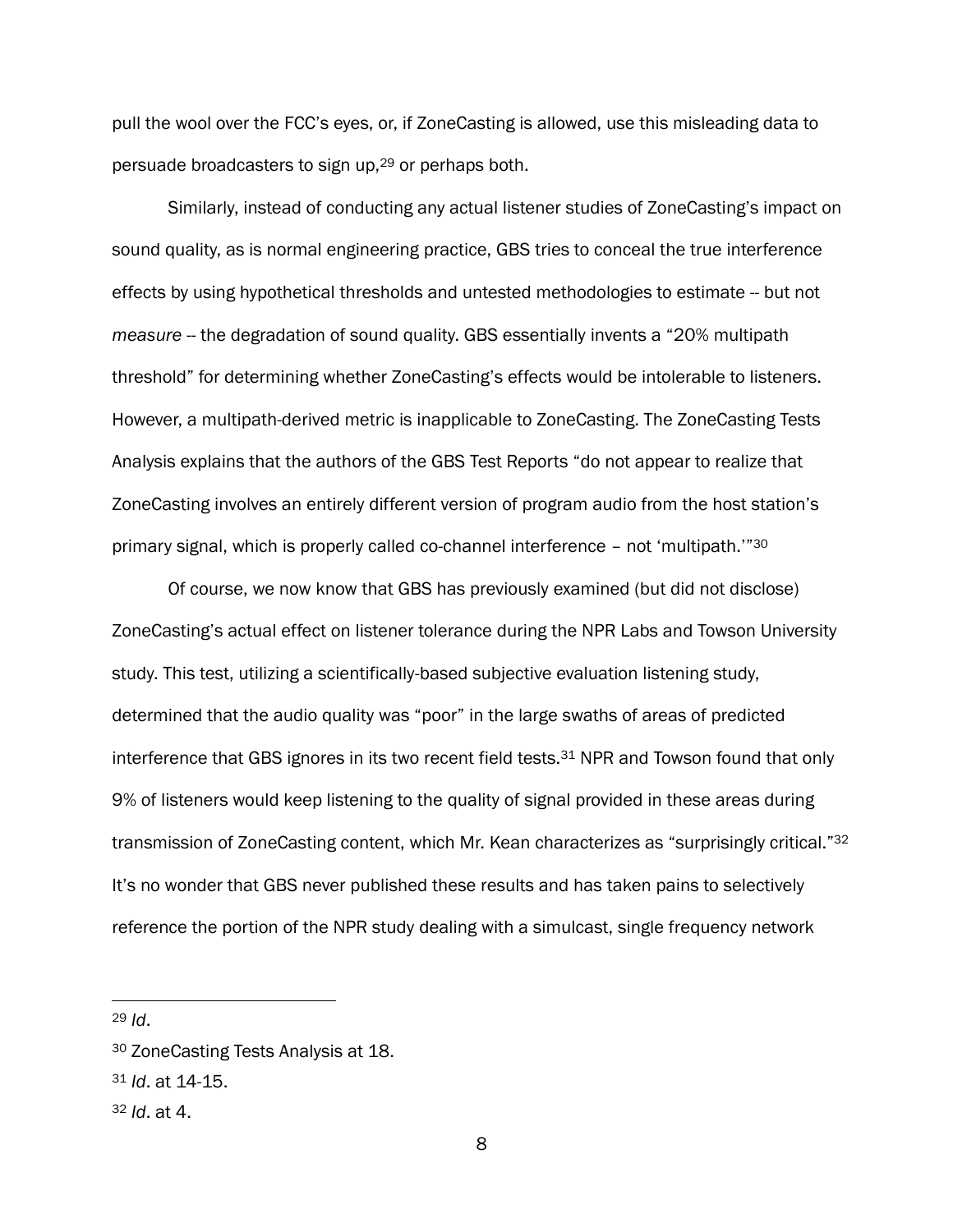(SFN) configuration or misinterpret select ZoneCasting results in FCC filings.<sup>33</sup> For example, GBS has stated: "The parameters for ZoneCasting were verified by simulations of transmitted FM signals at NPR Labs, and these simulation results were then evaluated by a large group of listeners in controlled subjective testing at Towson University."<sup>34</sup> However, GBS never adds the concluding chapter about listeners' negative views of the signal quality problems caused by ZoneCasting.

Finally, even under the underinclusive scenarios that GBS tested, ZoneCasting was shown to cause objectional interference that is far more widespread and disruptive than GBS suggests.<sup>35</sup> For example, the Joint Broadcasters highlight that GBS's testing focused on measuring ZoneCasting's impact when traveling on a perpendicular path through the interference area.<sup>36</sup> However, even along this ideal route for cutting through the interference, GBS's own test data at KSJO(FM) reveals that a listener traveling at 10 mph would be subject to interference for more than 11 seconds. And in other situations, like that at WRBJ-FM, which do not enjoy natural terrain shielding like the KSJO(FM) test, the interference area caused by

<sup>33</sup> In a 2017 filing, GBS discussed testing at FM Station WIIL, Union Grove, Wisconsin. Letter from Gregory L. Masters, Wiley Rein, to Marlene H. Dortch, Secretary, FCC, Facility ID No. 28473 (Feb. 2, 2017), attaching "ZoneCasting Proposed Test" (dated Dec. 21, 2016) (WIIL Proposed Test). GBS states that "For ZoneCasting spots in Mono, the average minimum threshold for acceptability was found at approximately 16 dB C/I (equivalent to D/U ratio), at a MOS score of 2.5, under mobile multipath fading conditions" and consequently GBS uses 16 dB C/I as a "design requirement." *Id*. at 19-20. Not mentioned is the "turn-off" score associated with this operating point which is greater than 80% of listeners. This misapplication of NPR Labs data is highlighted by the fact that in analyzing the WRBJ-FM data, the ZoneCasting Tests analysis found a C/I of 11 dB is necessary to account for the statistical signal variations of the desired and undesired signals, a far worse situation, suggesting that in fact GBS is not using the 16 dB C/I as a design requirement at all.

<sup>34</sup> Petition for Rulemaking, GeoBroadcast Solution LLC at 9, RM-11854 (Mar. 13, 2020).

<sup>35</sup> NPR Comments at 7; Joint Broadcasters Comments at 4, 8-9, and 13.

<sup>36</sup> Joint Broadcasters Comments at 9.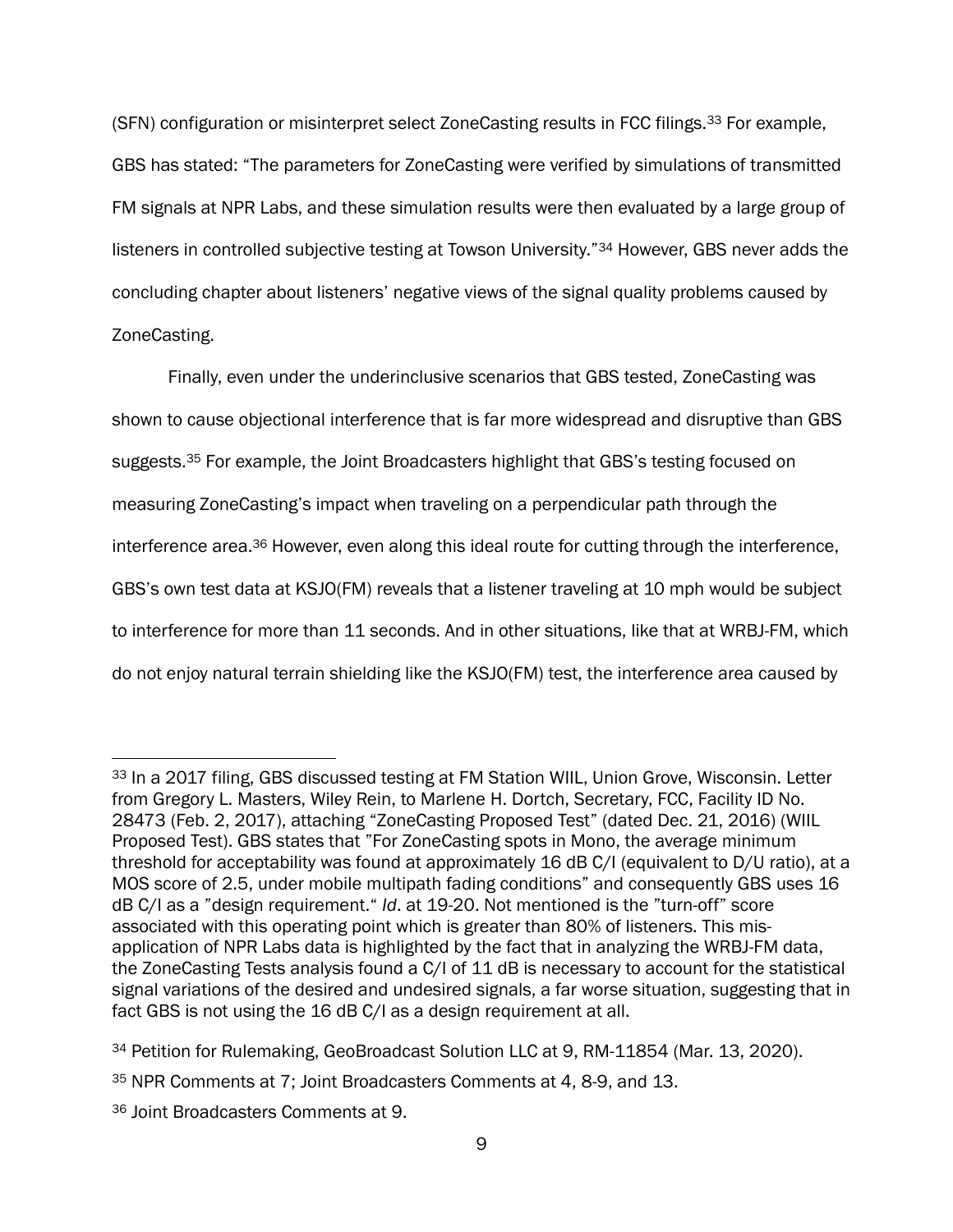ZoneCasting will average 239.5 feet, with many areas exceeding 459 feet and up to 614.5 feet.<sup>37</sup> This means that a listener travelling at 20 mph would suffer radio disruption for an average of 8 seconds, with many exceeding 16 seconds and some longer than 20 seconds.

Thus, as NPR states, the answer to the FCC's question whether stations will be able to adequately manage the interference that ZoneCasting will cause is "no."<sup>38</sup> GBS's testing is hopelessly incomplete and leaves unanswered numerous technical questions specifically asked by the FCC.<sup>39</sup> And the information that GBS does provide is fatally flawed because it misrepresents the size, location, and extent of predicted interference that ZoneCasting will cause, misrepresents the impact of ZoneCasting on listeners' reception and NPR Labs' data on ZoneCasting system design, and demonstrates a fundamental lack of understanding of multipath measurements.<sup>40</sup> The FCC should not move ahead with GBS's proposal based on the flimsy, misleading technical record at hand.

### B. The Xperi Field Test Report Identified Significant Problems That ZoneCasting Will Cause

Xperi, the developers and implementers of HD Radio technology, submitted a comprehensive field test report describing tests conducted by Xperi of ZoneCasting at KSJO(FM) on March 22-24, 2022.<sup>41</sup> Xperi reports that they identified three potential problem areas regarding the use of HD Radio receivers subject to ZoneCasting signals, and while Xperi offers some possible remedies, it cautions that resolution of ZoneCasting's problems may be impractical and unrealizable. In addition, Xperi noted that, because of the terrain shielding

<sup>37</sup> *Id*. at 13.

<sup>38</sup> NPR Comments at 8 citing NPRM, 35 FCC Rcd at 14217.

<sup>39</sup> Joint Broadcasters Comments at 18.

<sup>40</sup> ZoneCasting Tests Analysis at 16-19.

<sup>41</sup> Xperi Holding Corporation, *Xperi Evaluation of GeoBroadcast Solutions (GBS) ZoneCasting System, Field Test Report*, (June 2022), attached to Xperi Comments (Xperi Report).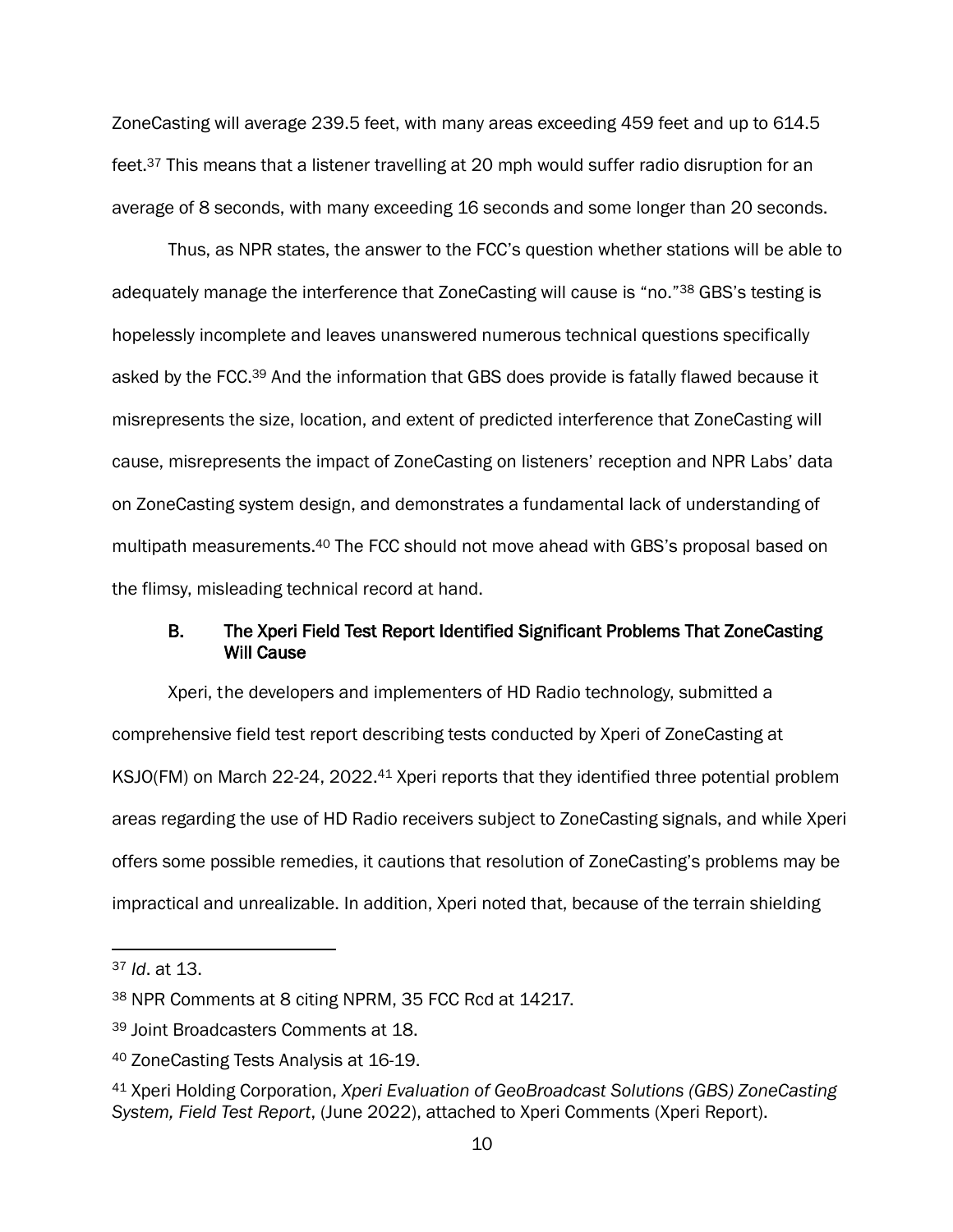which effectively separates the ZoneCasting booster signal from the main signal of KSJO(FM), their tests results may not reflect areas without terrain shielding which could "…result in larger transition areas or require additional boosters" for those areas.<sup>42</sup>

The Xperi Report also offers a stark contrast to the test efforts of GBS in at least two important ways. First, Xperi's tests were conducted under a variety of reception conditions which exist in various locations throughout the zone, while the GBS tests collected data at only at a few select points guaranteed to produce the most favorable results. Reproduced below is a figure from the Xperi Report which illustrates the various locations of the routes tested by Xperi.<sup>43</sup> Comparing the locations of these test routes to the zone boundary (depicted in this figure as the large areas surrounded by a black line with dot markers), Xperi's routes are seen to be in different locations and with different orientations, as one would expect for testing designed to fairly assess the performance of the system.

<sup>42</sup> Xperi Report at 34.

<sup>43</sup> *Id*. at 11, Figure 5. According to Xperi, all routes shown in this map were covered except for the gray and yellow routes, which were excluded due to time constraints.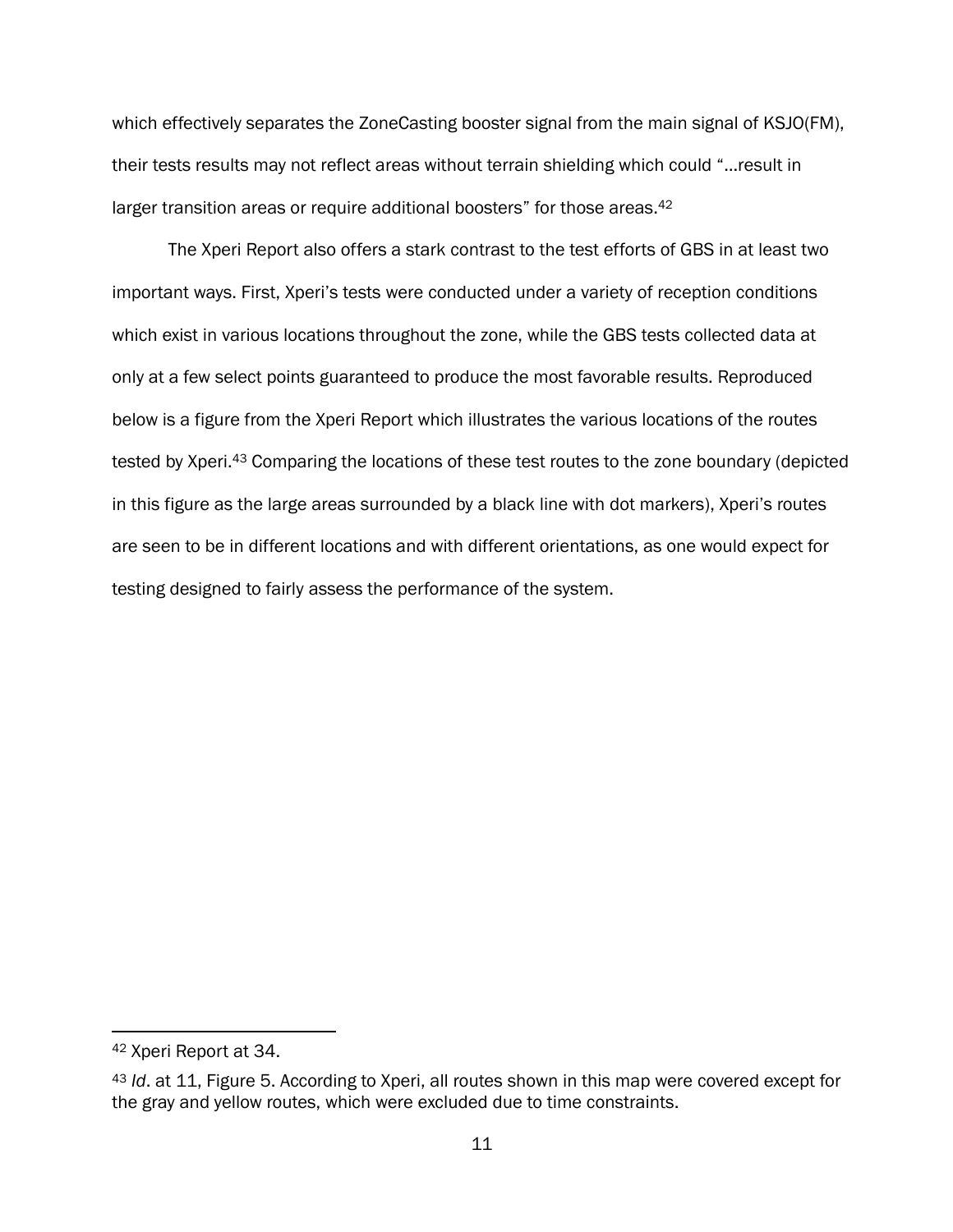

Second, the test routes used by Xperi were chosen based upon analytic investigations into where problem areas might exist with testing in those areas to determine the true nature of any problems. The Xperi Report states: "All selected routes traversed regions with expected digital-to-digital co-channel interference (DDCI) as predicted by GBS simulation."<sup>44</sup> This is a particularly telling quote which begs the question: why were the GBS tests not structured in this fashion -- to target and test expected problem areas -- especially if GBS had the ability to conduct such simulations that could help illuminate any issues?

<sup>44</sup> *Id*. at 11.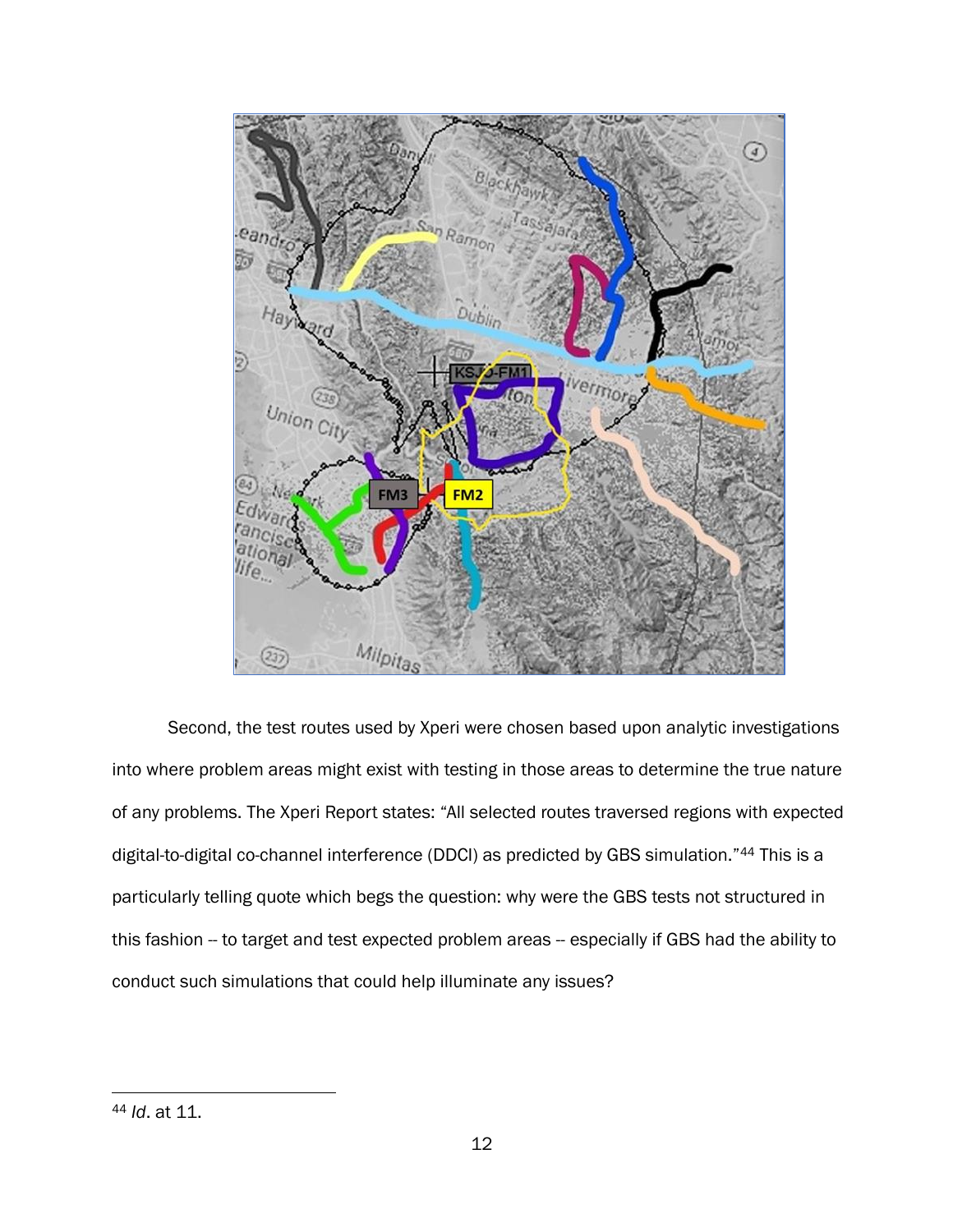Xperi's testing did confirm one of GBS' conclusions, that good synchronization between main signal and booster signal "Exporters" is vital for proper HD Radio operation in a ZoneCasting system.<sup>45</sup> However, Xperi takes this conclusion even farther, noting that "All transmitters within the ZoneCasting system – whether broadcasting targeted content or not – must be synchronized at both physical and audio protocol layers, or digital audio outages and degradation may occur."<sup>46</sup> Xperi has previously emphasized that designing a ZoneCasting system would not be a simple matter, and ensuring its functionality even more difficult. $47$ 

Xperi highlights that broadcasters would be required to maintain constant vigilance so as to achieve this main signal/booster signal synchronization, and notes that in its experience "broadcast engineers consistently [fail] to properly align analog and digital audio signals, a simpler form of synchronization that what appears to be required for good ZoneCasting performance."<sup>48</sup> NAB agrees, and cautions the FCC against approving ZoneCasting because of the challenges that stations will face in trying to manage the self-interference that will result.

### C. Additional Serious Concerns Justify Dismissal of GBS's Proposal

Short of repeating the entire litany of problems that warrant rejection of GBS's proposed rule change, NAB submits that a few specific issues bear repeating. First, contrary to the claims of some commenters,<sup>49</sup> NAB understands that GBS has *not* resolved FEMA's

<sup>48</sup> *Id*.

<sup>45</sup> KSJO Test Report at 29.

<sup>46</sup> Xperi Report at 33.

<sup>47</sup> Comments of Xperi Holding Corporation (Xperi) at 6-12, MB Docket Nos. 20-401 and 17- 105, RM-11854 (Feb. 10, 2021).

<sup>49</sup> Letter from Gregory Cooke, to Marlene H. Dortch, Secretary, FCC, MB Docket Nos. 20-401 and 17-105, and RM-11854 (June 13, 2022); Letter from Gerard J. Waldron, Covington & Burling LLP, to Marlene H. Dortch, Secretary, FCC, MB Docket Nos. 20-401 and 17-105, and RM-11854, attachment at 31-33 (Oct. 13, 2021).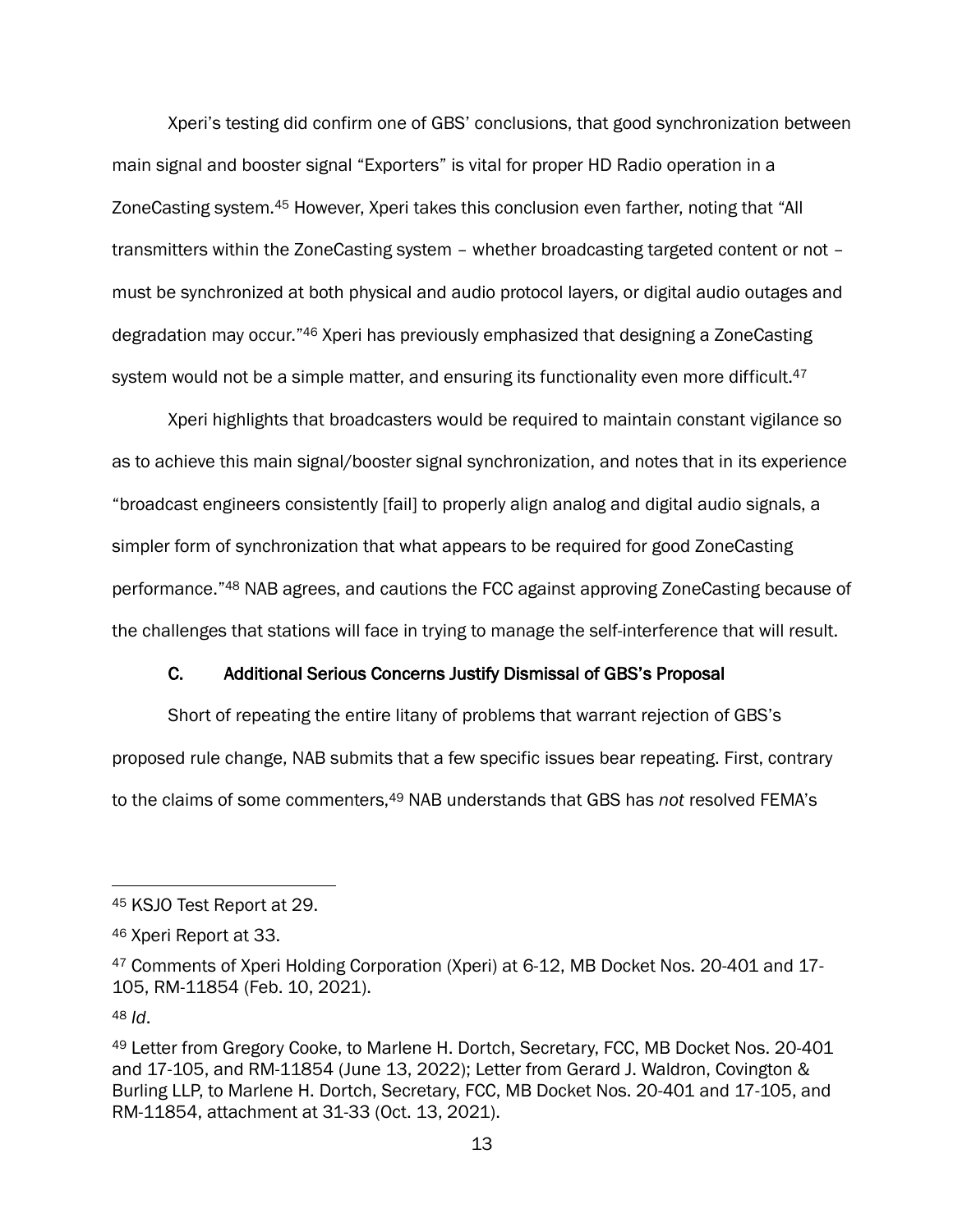concerns about the impact of ZoneCasting on the emergency alert system (EAS).<sup>50</sup> GBS has only tested ZoneCasting under idealized conditions, and the effectiveness of ZoneCasting's supposed override mechanism on EAS at two locations only under tightly designed conditions.<sup>51</sup> Nor has GBS subjected ZoneCasting to independent field testing or review, or conducted any testing of ZoneCasting in concert with FEMA or the FCC to ensure the functionality of the EAS system. Simply put, the ZoneCasting testing so far is not a fair illustration of real-world conditions, and the commenters who claim that GBS has met its burden of showing that ZoneCasting will not impact EAS have missed the bigger picture. At a minimum, implementing ZoneCasting will add complexity to a radio station's operations that could increase the risks of error in the reliable distribution of EAS messages.<sup>52</sup>

In the same vein, NAB remains concerned that ZoneCasting will bifurcate a station's transmission of news and information about emergency situations. GBS speculates that stations will use ZoneCasting to geo-target weather or traffic updates to only parts of their market. <sup>53</sup> NAB is far more concerned that ZoneCasting will disrupt the timely delivery of emergency news throughout a station's market, if one booster is broadcasting such news while another continues with its regularly scheduled advertisements. It could be annoying, if not dangerous, for listeners in cars to suddenly lose reception as they traverse a ZoneCasting area of interference. At the same time, listeners driving in the other direction will not receive such news as they unwittingly travel toward the weather or traffic event.

<sup>50</sup> Comments of Federal Emergency Management Agency (FEMA) Integrated Public Alert and Warning System Program Management Office (IPAWS PMO), MB Docket Nos. 20-401 and 17- 105, and RM-11854 (Feb. 8, 2021).

<sup>51</sup> KSJO Test Report at 34-35.

<sup>52</sup> NPR Comments at 9.

<sup>53</sup> GBS Petition at 13-14.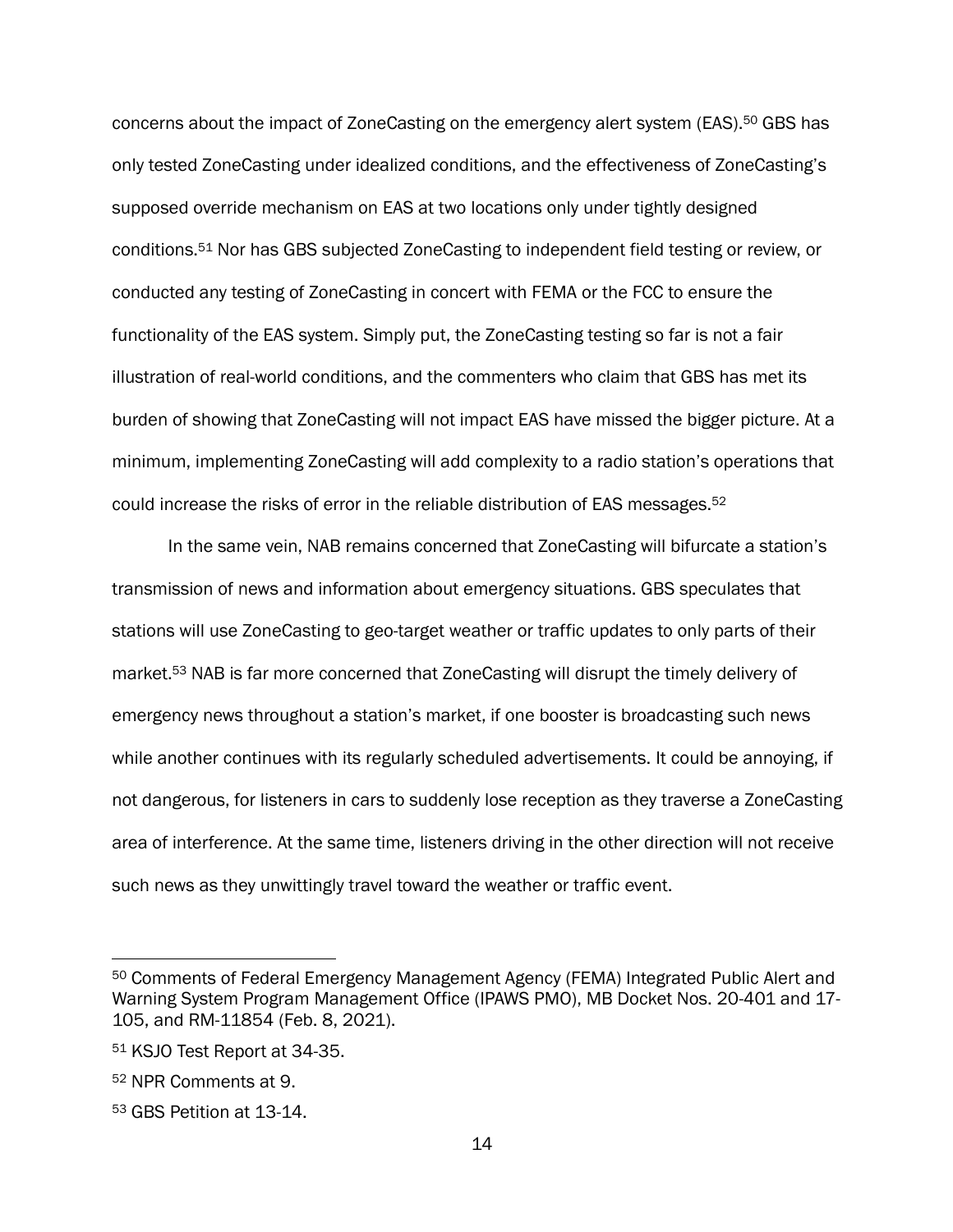These questions coincide with NPR's concerns that allowing ZoneCasting will disserve the public interest in providing high quality, free, over-the-air radio service.<sup>54</sup> NAB agrees with NPR that ZoneCasting will negatively impact the fidelity of FM broadcasting and listener trust in radio service.<sup>55</sup> NPR explains that the testing of ZoneCasting at NPR Labs shows that ZoneCasting's effect on sound quality may push listeners away from their local broadcasters and toward non-broadcast alternatives, which would directly impair the relationship between listeners and radio and lead to reduced listener underwriting support for non-commercial stations.<sup>56</sup> NPR rightly fears that ZoneCasting will harm the American public by undercutting stations' ability to provide the essential local news and information on which listeners rely.<sup>57</sup>

### III. COMMENTERS SUPPORTING ZONECASTING PROVIDE NO TECHNICAL ANALYSIS AND FAIL TO UNDERSTAND INDUSTRY CONCERNS

Synchronization of audio is not possible in ZoneCasting. None of the commenters supporting the GBS proposal acknowledges or appears to understand ZoneCasting or the improper testing that was done to evaluate it. For example, TBA Communications conflates "Geo-Targeting" with "SFN transmission system development," explaining that "with appropriate synchronization, these systems [referring to Geo-Targeting and SFN systems] will provide beneficial Geo-Targeted advertising, weather, traffic, alerts and warnings with no appreciable degradation to the listener experience." <sup>58</sup> Synchronization of *simulcast* booster facilities does indeed minimize interference in an SFN environment, but synchronization does

<sup>54</sup> NPR Comments at 7.

<sup>55</sup> *Id*.

<sup>56</sup> *Id*. at 8.

<sup>57</sup> *Id*.

<sup>58</sup> Comments of TBA Communications, LLC at 1-2, MB Docket Nos. 20-401, 17-105, and RM-11854 (June 3, 2022).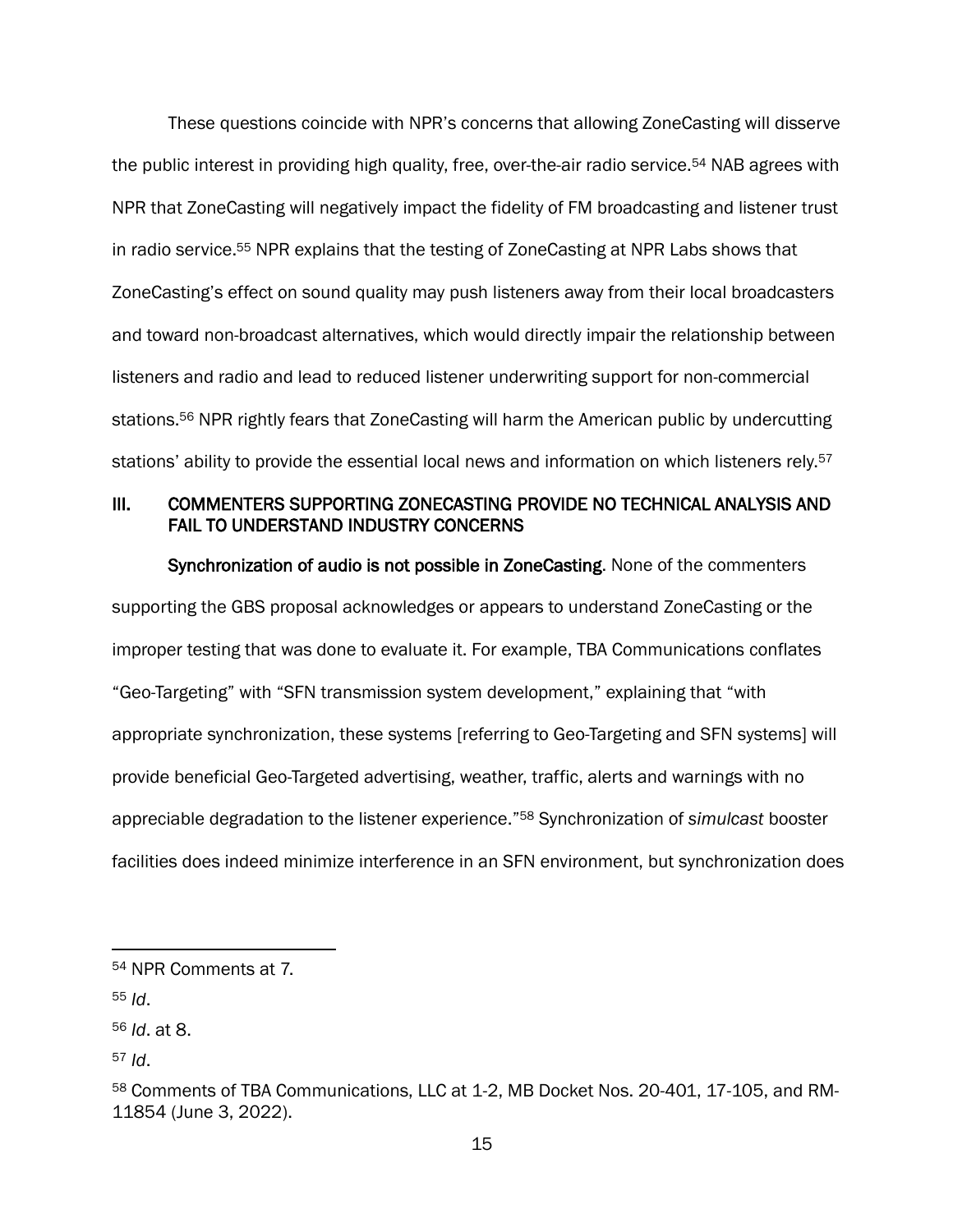not address the co-channel interference that results when *different* audio programming is being carried by a booster and the primary station, as occurs with ZoneCasting.<sup>59</sup>

Interference zones will be large and uncontrollable. Flagstaff Radio and the Shainis Comments consultant simply repeats a statement drafted by GBS's attorney that "geotargeted content is unlikely to create any material disturbance in the listener experience and, importantly, frequently will improve signal quality within a zone," and misrepresents this statement as the entire story told by the GBS Testing Reports.<sup>60</sup> In fact, the testing reports contain numerous caveats, such as "there could be areas in which it is possible to move for long distances along a zone transition boundary, thus creating the conditions for regular and objectionable signal instability"<sup>61</sup> and "the demo system was designed (as any broadcaster would have the incentive and ability to do so), to minimize the size of the transition region between zones."<sup>62</sup> NAB strongly disagrees that any broadcaster would have the ability to minimize the size of the transition region because broadcasters do not have the ability to choose transmitter sites at will. Increasingly, broadcasters are limited to established transmitter sites, which typically are selected to provide broad coverage, not to create narrow

<sup>59</sup> *See also* Comments of Anthony V. Bono, MB Docket Nos. 20-401, 17-105, and RM-11854 (June 15, 2022). Mr. Bono's experience and conclusions appear to be based on SFN booster systems, not systems that will geo-target dissimilar programming and thus will be far more noticeable to listeners as they traverse through the area of interference created by ZoneCasting. Referring to the WRBJ-FM test, Mr. Bono states that he has "heard other stations use this technology with great success." NAB has no idea what stations Mr. Bono is referencing given that ZoneCasting is a new technology not used at any stations. Interestingly, Mr. Bono makes a point of noting that he has read the comments of Ryan Wilhour, who did not conduct any independent field or lab analysis of ZoneCasting, but ignores the more thorough review and testing of John Kean and Xperi.

 $60$  Comments of Flagstaff Radio, Inc. at 3, MB Docket Nos. 20-401, 17-105, and RM-11854 (June 6, 2022); Wilhour Statement at 2; see e.g., WRBJ-FM Cover Letter at 3.

<sup>61</sup> WRBJ-FM Test Report at 36.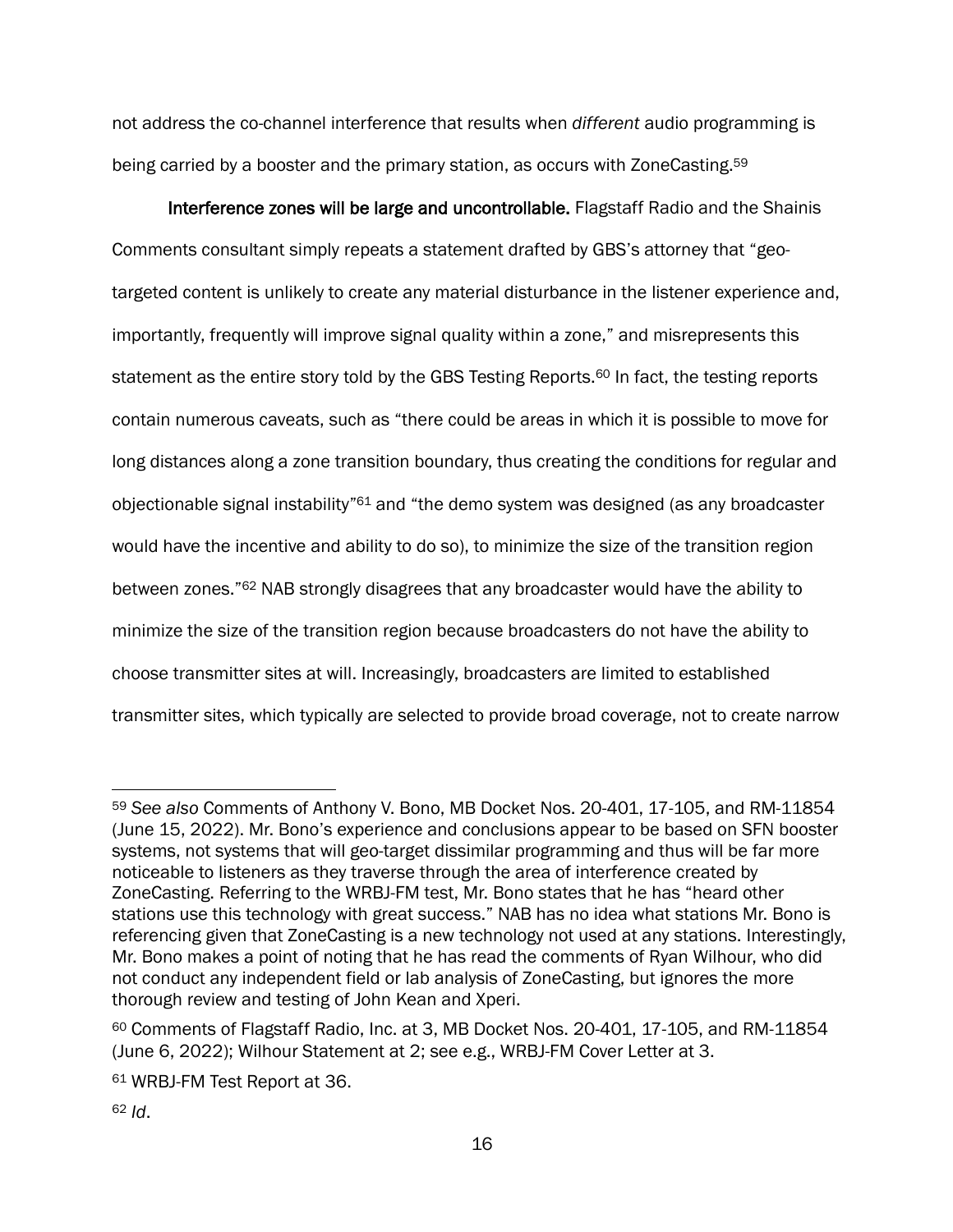interference zones. <sup>63</sup> Wilhour also claims that "Roberson chose" the two stations for testing to represent different "terrain scenarios,"<sup>64</sup> when in fact it was GBS that selected the stations and designed and deployed the ZoneCasting boosters, which were "designed to cut across highways and interstate roads, resulting in highly controlled, small transition areas."<sup>65</sup> NAB understands from broadcasters across the country that such designs will be impossible in many or most practical situations due to site availability, costs of site access, zoning laws, the presence of necessary infrastructure, and other factors. The FCC should not simply take GBS at its word regarding the supposed availability of booster sites that will enable stations to dramatically confine the interference caused by ZoneCasting.

Lack of true peer review. The Shainis Comments consultant and Fitzgerald both claim to have performed a "peer review of the WRBJ(FM) and KSJO(FM) RAA technical reports."<sup>66</sup> A peer review is "a process of subjecting an author's scholarly work, research or ideas to the scrutiny of others who are experts in the same field."<sup>67</sup> In this case, the field in question is interference to FM reception as evidenced by degraded audio quality. Neither Flagstaff's consultant nor Fitzgerald provide evidence of any expertise in that field, which is entirely different from work generally in "the broadcast engineering field." Locating a qualified peer for review of the GBS technical reports was precisely why NAB and NPR enlisted John Kean, who has unique, direct experience in assessing audio quality assessment and listener impacts.

<sup>63</sup> *Tower Zoning Can't Be Prohibited Everywhere*, (Web), available at [https://www.useful](https://www.useful-community-development.org/tower-zoning.html)[community-development.org/tower-zoning.html](https://www.useful-community-development.org/tower-zoning.html) (last visited June 17, 2022).

<sup>64</sup> Wilhour Statement at 2.

<sup>65</sup> WRBJ-FM Cover Letter at 2.

<sup>66</sup> Wilhour Statement at 2; Fitzgerald Comments at 2.

<sup>67</sup> *What Is Peer Review?*, International Journal of Computer Applications, available at <https://ww.ijcaonline.org/what-is-peer-review> (last visited June 15, 2022).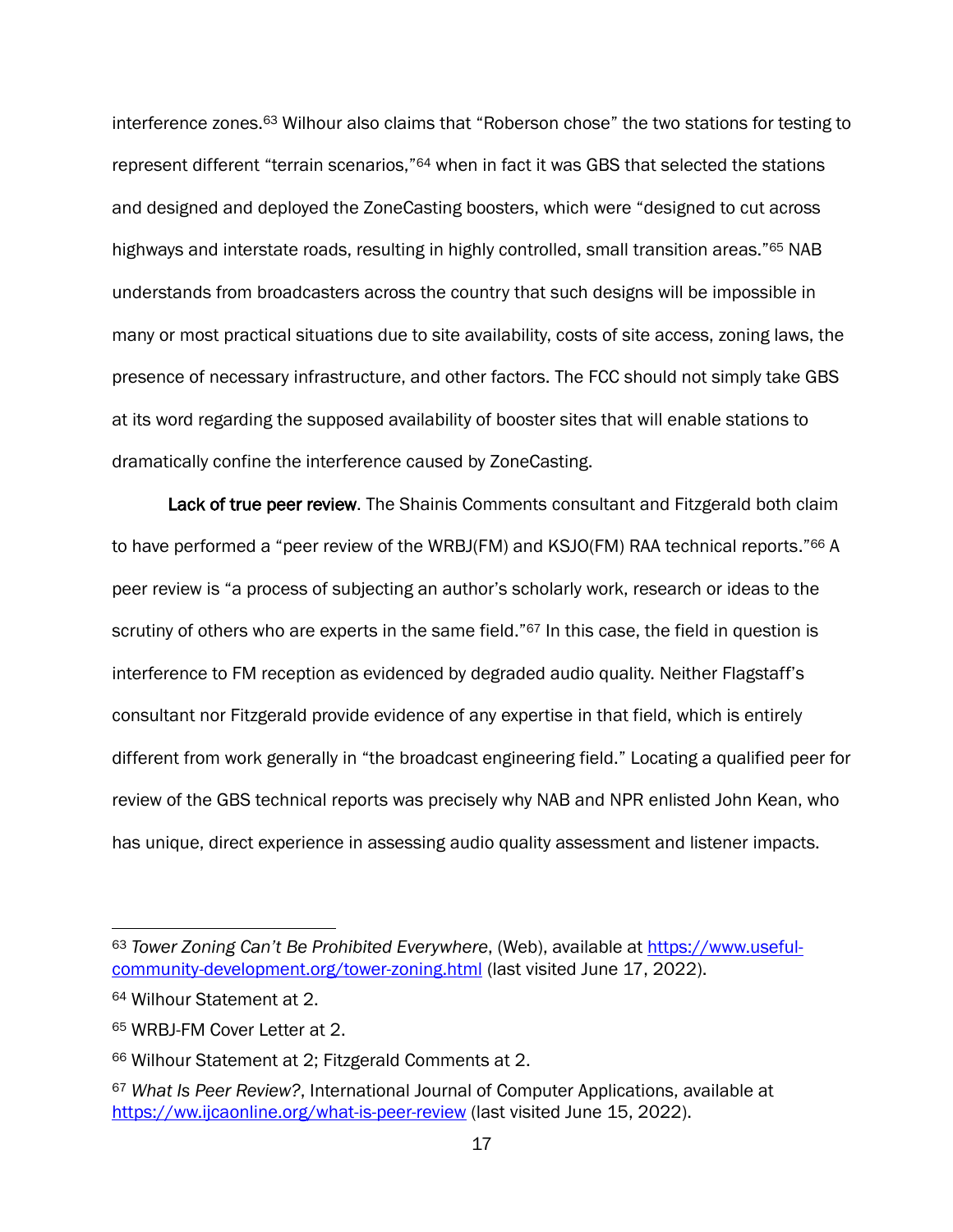Neither Flagstaff's consultant, Fitzgerald, nor any of the other commenters in support of the GBS proposal have provided documentation of expertise in the field of assessing audio quality or conducting listener tests. Finally, there is no basis for claiming that "the assessment on multipath are consistent [sic] with how broadcasters generally would assess the situation."<sup>68</sup> Field testing of ZoneCasting represents a novel situation without generally established practices; therefore, there is no basis for claiming how "broadcasters generally" would perform such tests. As NAB and NPR have discussed at length, the assessment of the impacts on listenability of ZoneCasting cannot be extrapolated from other interference situations, such as multipath.<sup>69</sup>

Cut-and-paste advocacy. Fitzgerald provides comments that are nearly word-for-word

identical to Flagstaff's consultant, raising the question whether both were prompted by a

common non-specified source. Regardless, Fitzgerald provides no technical analysis

whatsoever, but attributes this statement to the technical reports (caps in the original):

IT IS HIGHLY UNLIKELY THAT GEO-TARGETED CONTENT WILL CREATE ANY SIGNIFICANT DISTURBANCE TO THE LISTENER EXPERIENCE, ADDITIONALLY, OFTEN TIMES THE SIGNAL QUALITY WILL BE GREATLY IMPROVED WITHIN THE BOOSTER'S COVERAGE ZONE. 70

Remarkably, the quoted statement does not exist in either of the testing reports but is similar to a statement made by GBS's attorney.<sup>71</sup> One would expect an engineering consultant to be able to distinguish the results of technical analysis from advocacy claims, and not represent the latter as the former.

<sup>68</sup> *See, e.g.*, Wilhour Statement at 2.

<sup>69</sup> NPR Comments at 6; NAB Comments at 5.

<sup>70</sup> Fitzgerald Comments at 2.

<sup>71</sup> WRBJ-FM Cover Letter at 3.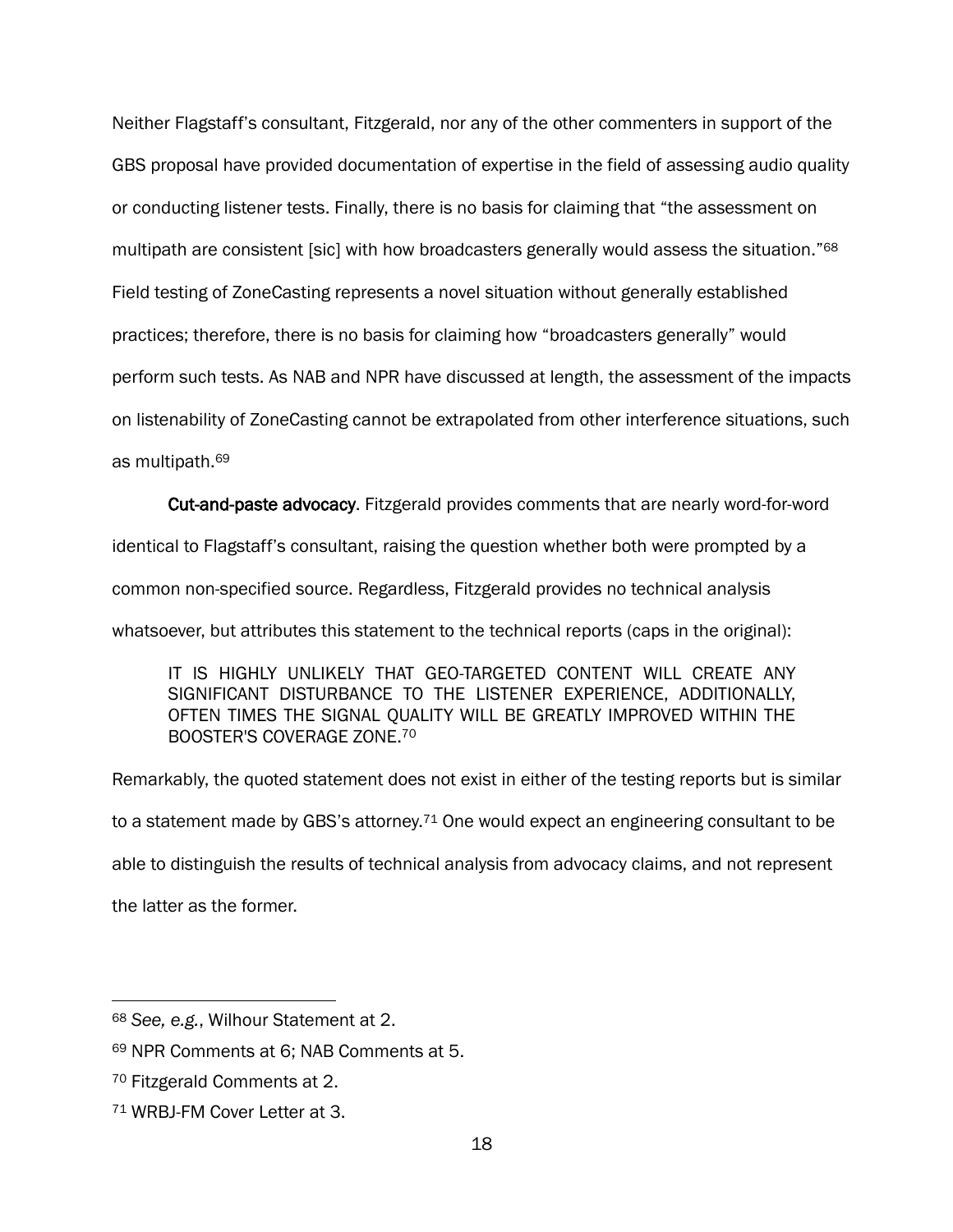Terrain effects were not tested. Several commenters state that "Roberson chose" two FM stations that "represent the wide diversity of terrain an applicant may face when implementing the geo-targeted technology," observing that the stations serve "two markets [that] are characterized by excessive flat and rough terrain, respectively, and represent the wide diversity of terrain an applicant may face when implementing the geo-targeted technology."<sup>72</sup> This characterization is misleading and irrelevant. Although the test stations generally cover markets with either flat or rough terrain, GBS did not test ZoneCasting's impact over a diversity of terrain, but only over extremely short stretches of flat roadway that were covered by very close, line-of-sight boosters that effectively prevented any significant signal from the station's main facilities. The testing did not evaluate the effects of varying terrain that will fluctuate the signal levels of the main and booster facilities independently. GBS could have easily tested the effects of the diversity of terrain (or the lack thereof) on ZoneCasting by conducting measurements over a larger area that included areas of predicted interference, but instead it chose to restrict its measurements to areas where the interference was tightly controlled, and would have the minimum possible effect on listeners. Again, this is consistent with GBS's aim to avoid subjecting ZoneCasting to testing that simulates real-world conditions.

NABOB and MMTC's consultant claims that the terrain in the coverage area of "WRBJ-FM provided a nearly 'worst-case' geography for testing . . . since there is very little terrainshielding."73 This is plainly wrong. The characterization of "no terrain shielding" is irrelevant because the testing was limited to a miniscule portion of roadway that was a point-blank target from the ZoneCasting booster antennas, and at the same time over 15 miles away from

<sup>72</sup> *See, e.g.*, Wilhour Statement at 2.

<sup>73</sup> MSW Statement at 2.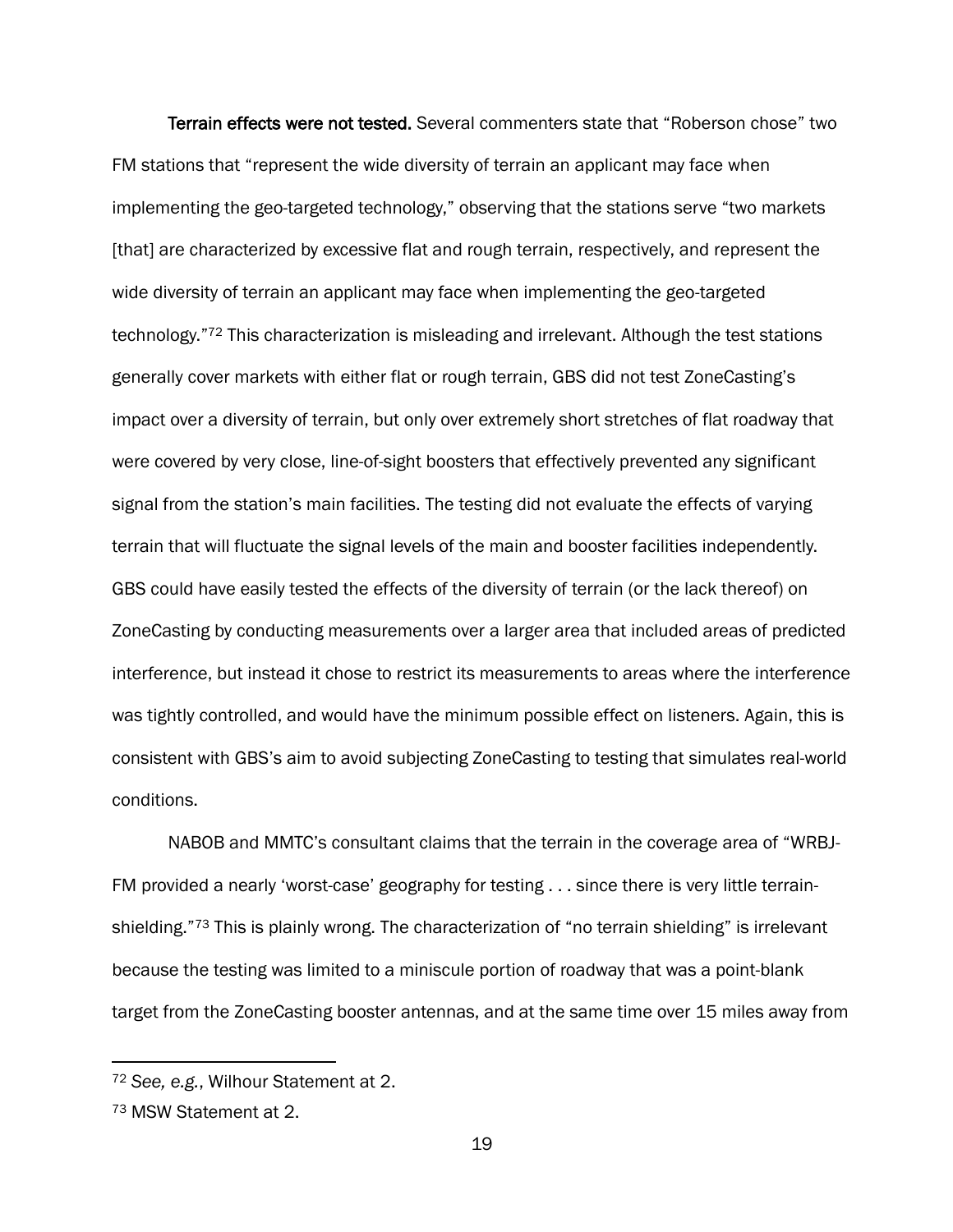the station's main transmitting site.<sup>74</sup> The signal level from the WRBJ-FM main transmitter was so much weaker than the signal from the boosters that no interference would reasonably be expected outside of the very small handoff ("transition region") zones where testing was conducted.<sup>75</sup> Measurements taken at larger distances from the booster antennas, in locations where interference is predicted, would have actually reflected a proper "worst case" condition, but no such testing was performed in those areas.

No listener testing was conducted. NABOB and MMTC's consultant argues that the tests conducted provided "data regarding the listener experience and consumer benefits."76 However, as NAB has noted, not a single listener was involved in the testing, so it is not possible that the "listener experience" was assessed.<sup>77</sup>

The consultant's claim that "multipath" "is an excellent objective metric for use in this analysis" reflects either a lack of understanding of ZoneCasting itself or a lack of understanding of multipath.<sup>78</sup> As discussed in the ZoneCasting Tests Analyses, the Octave Nomad "multipath" parameter is completely inappropriate as a measure of audio impairment for ZoneCasting because ZoneCasting interference does not create "multipath," which is two or more *identical* signals that are delayed in time.<sup>79</sup> Rather, ZoneCasting creates co-channel

<sup>&</sup>lt;sup>74</sup> The calculated distance from the WRBJ-FM main transmitter to the first measurement location listed in Table 6 of the WRBJ-FM test report is 15.1 miles, while the distance to the "Hwy. 80" booster location listed in Table 2 is 0.048 miles.

<sup>&</sup>lt;sup>75</sup> The calculated (using FCC F(50,50) curves) signal level from the WRBJ-FM main facility at the measurement locations was about 63 dBu, while the calculated signal level from the boosters was about 121 dBu – a difference of 58 dB or 794 times stronger. That is, no interference would be expected in the areas measured.

<sup>76</sup> MSW Statement at 2.

<sup>77</sup> NAB Comments at 22.

<sup>78</sup> MSW Statement at 1-2.

<sup>79</sup> Joint Broadcasters Comments at 5.